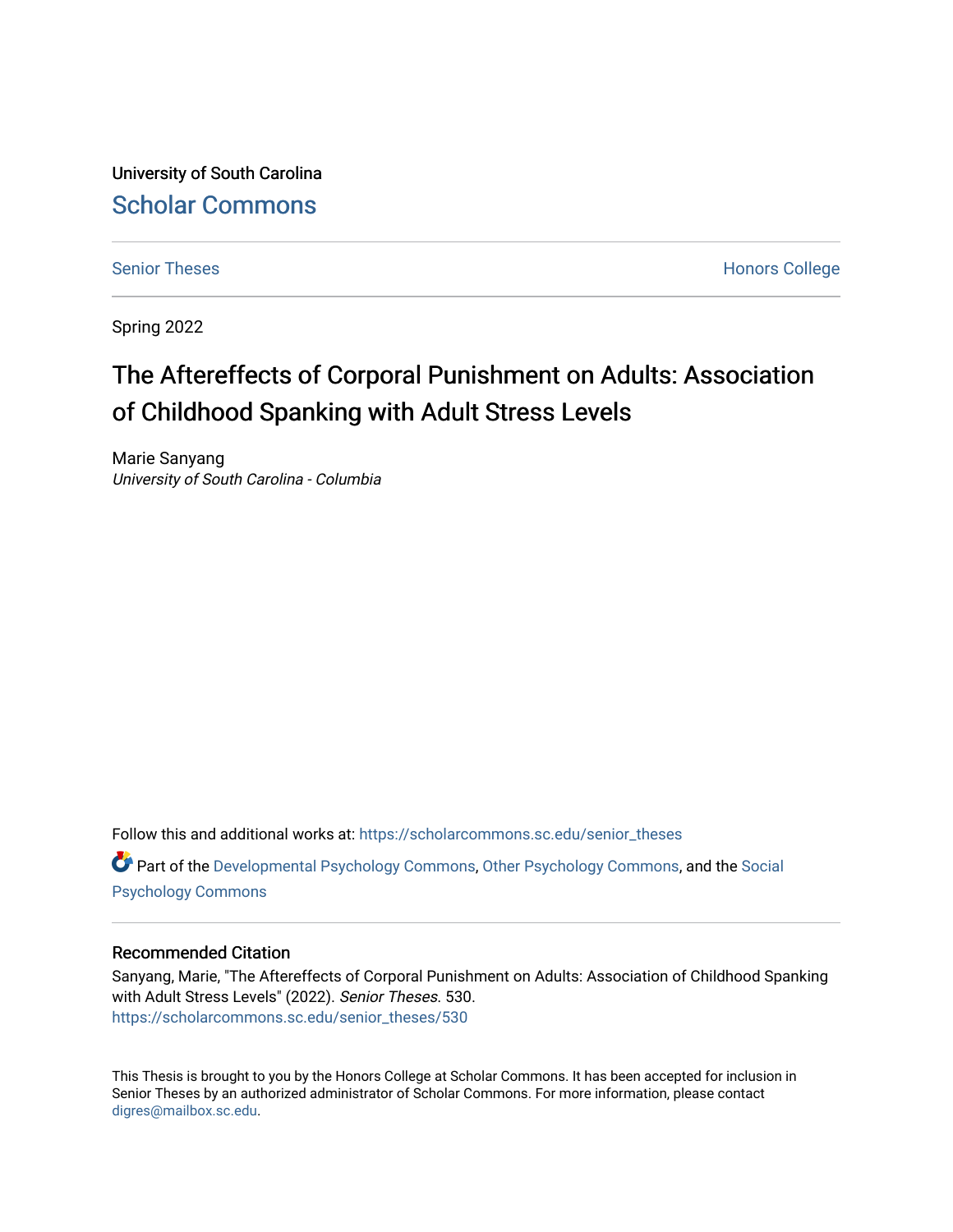## THE AFTEREFFECTS OF CORPORAL PUNISHMENT ON ADULTS: ASSOCIATION OF CHILDHOOD SPANKING WITH ADULT STRESS LEVELS

BY

### MARIE SANYANG

Submitted in Partial Fulfillment

of the Requirements for

Graduation with Honors from the

South Carolina Honors College

May 2022

Approved:  $\frac{1}{2}$  and  $\frac{1}{2}$  and  $\frac{1}{2}$  and  $\frac{1}{2}$  and  $\frac{1}{2}$ Jennifer Vendemia Director of Thesis  $\frac{1}{2}$ Sterling Watson

Second Reader

\_\_\_\_\_\_\_\_\_\_\_\_\_\_\_\_\_\_\_\_\_\_\_\_\_\_\_\_\_\_\_\_\_\_\_\_\_\_\_\_\_\_\_\_\_\_\_\_\_\_\_\_\_\_\_\_\_\_\_\_\_\_\_\_\_\_\_\_\_\_\_

Steve Lynn, Dean

For South Carolina Honors College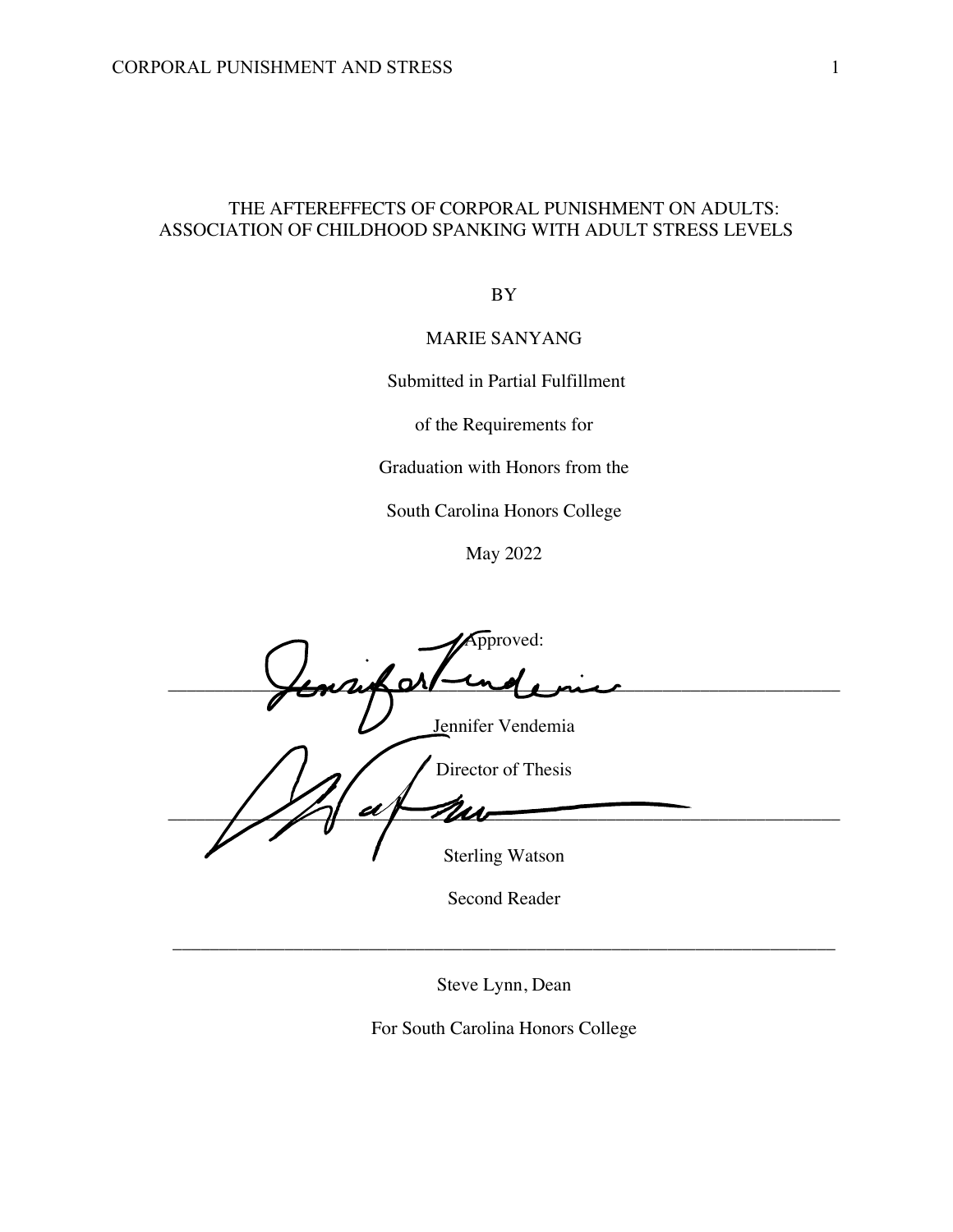# Acknowledgments

I would like to thank Drs. Jennifer Vendemia and Sterling Watson for guiding me through this thesis process. Their kindness, knowledge, and insight in the field of psychology and research will be eternally cherished. I dedicate this to my mother, who inspires me daily, and my father for laying the foundation for my passion for learning.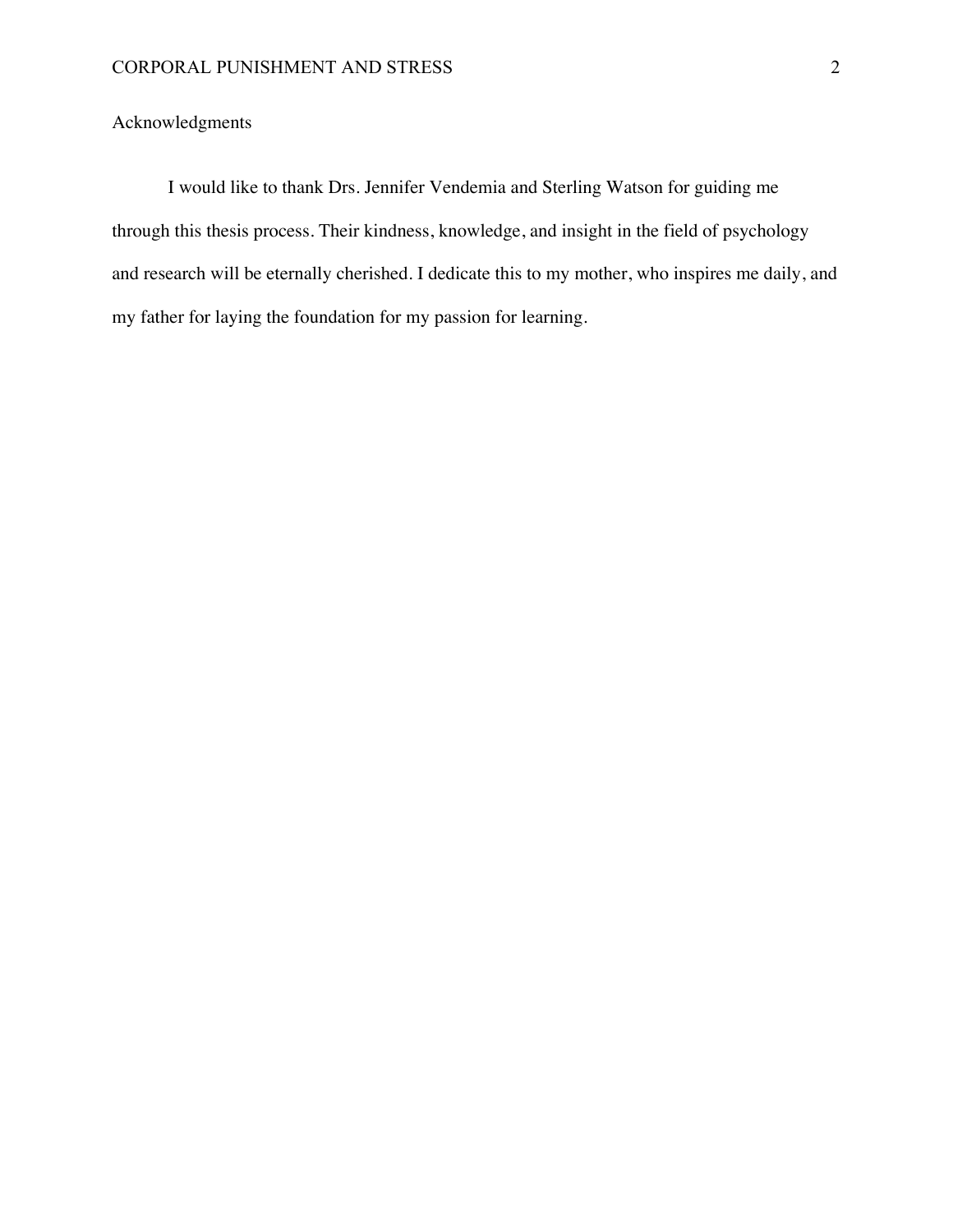### **Thesis Summary**

This exploratory study sought to evaluate the stress levels of adults who experienced childhood spankings. It was hypothesized that those who experienced frequent spankings would report increased anxiety, reduced socialization, and decreased emotional regulation in times of stress and that those who were spanked would report lower emotional and physical health regulation and higher mental health diagnosis. Results focused on the frequency and severity of spanking and the combination of spanking with other punishments. Results supported hypotheses, showing a positive correlation between frequent and harsh spankings with diagnosed developmental and depressive disorders. Further study would focus on the long-term effects of combined punishments.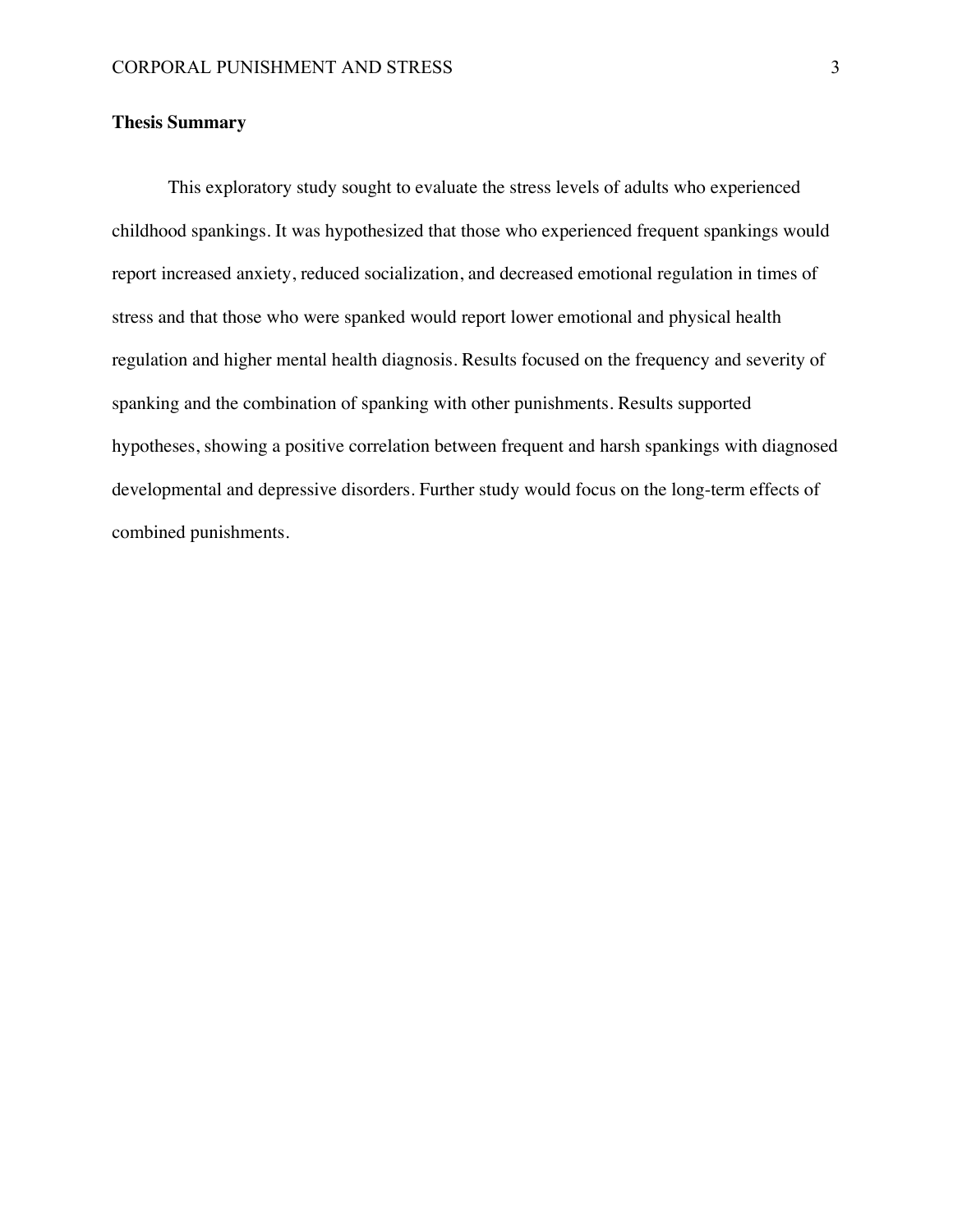### **Abstract**

Spanking has been an acceptable form of punishment for centuries. Previously thought as effective, studies have now shown the detriments of spanking, including increased aggression, drug abuse, and stress levels. This exploratory study sought to observe the stress levels of adults who experienced childhood spankings. It was hypothesized that those who experienced frequent spankings would report increased anxiety, reduced socialization, and decreased emotional regulation in times of stress. It was also hypothesized that those who reported being spanked would report lower emotional and physical health regulation and higher mental health diagnosis. Fifty-four participants were composed of undergraduate and graduate students at the University of South Carolina. While many factors were considered, including race, class, and family dynamic, the ultimate focus of the study was on the frequency and severity of spanking and the combination of spanking with other punishments. Statistical analysis was conducted using the statistics package available in MSE Analysis ToolPak (Excel 2021). The potential confound of anxiety related to Covid-19 was evaluated. Extreme positive significance was found between the severity of spanking and seeking validation from authority figures, partners, and peers. Those frequently spanked were more likely to endorse and use spanking, and there was a significant difference in response from those who experienced combined punishments than either those who experienced frequent or harsh spankings-those who experienced combined spankings selfreported suspecting developmental or depressive disorders and stronger desire and willingness to seek counseling. The research supported the hypotheses by showing positive correlations between frequency and severity of spankings and diagnosed developmental and depressive disorders. Further study would focus on the long-term effects of combined punishments.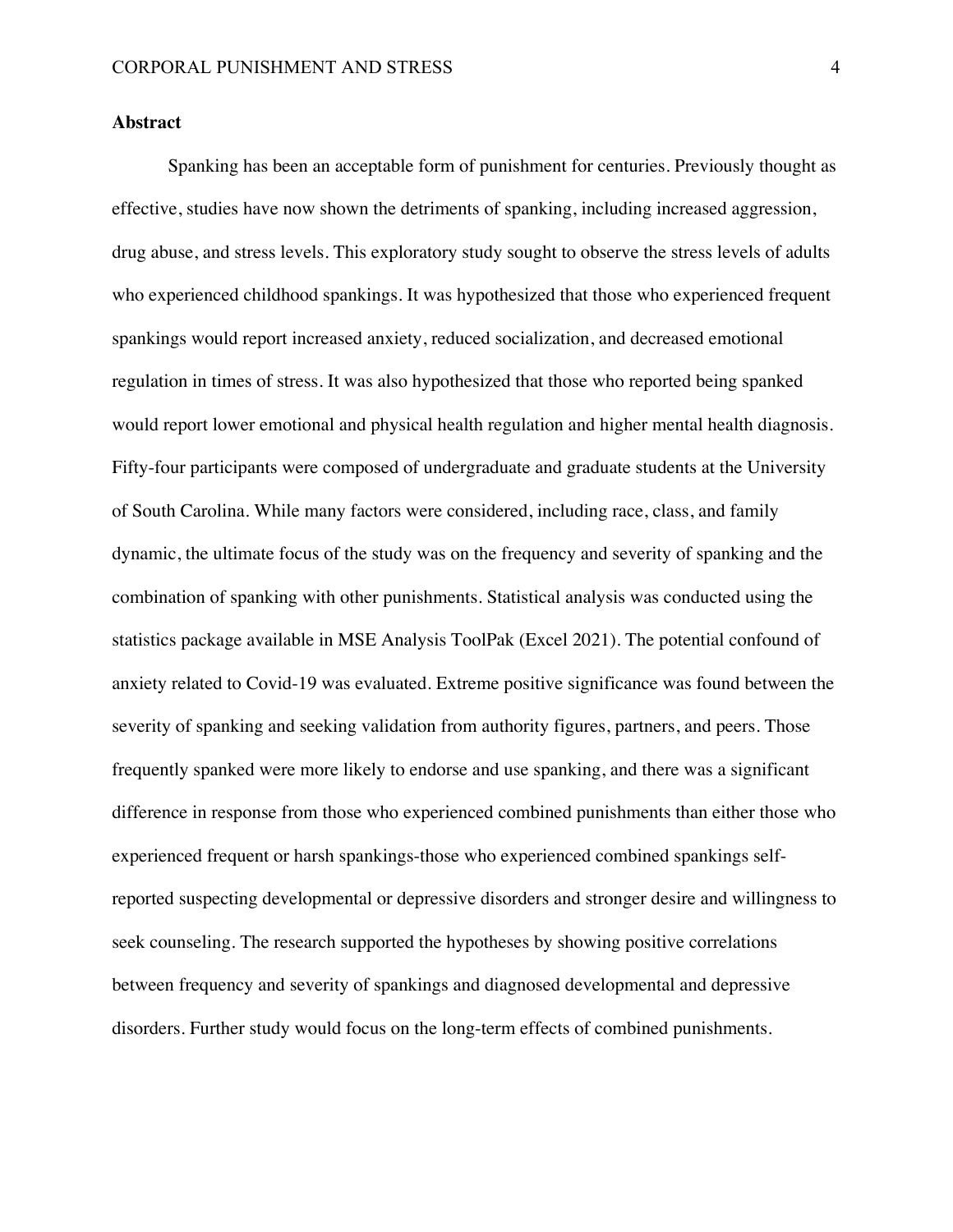| <b>Table of Contents</b>                                                             |  |
|--------------------------------------------------------------------------------------|--|
|                                                                                      |  |
|                                                                                      |  |
|                                                                                      |  |
|                                                                                      |  |
| The Aftereffects of Corporal Punishment on Adults: Association of Childhood Spanking |  |
|                                                                                      |  |
|                                                                                      |  |
|                                                                                      |  |
|                                                                                      |  |
|                                                                                      |  |
|                                                                                      |  |
|                                                                                      |  |
|                                                                                      |  |
|                                                                                      |  |
|                                                                                      |  |
|                                                                                      |  |
|                                                                                      |  |
|                                                                                      |  |
|                                                                                      |  |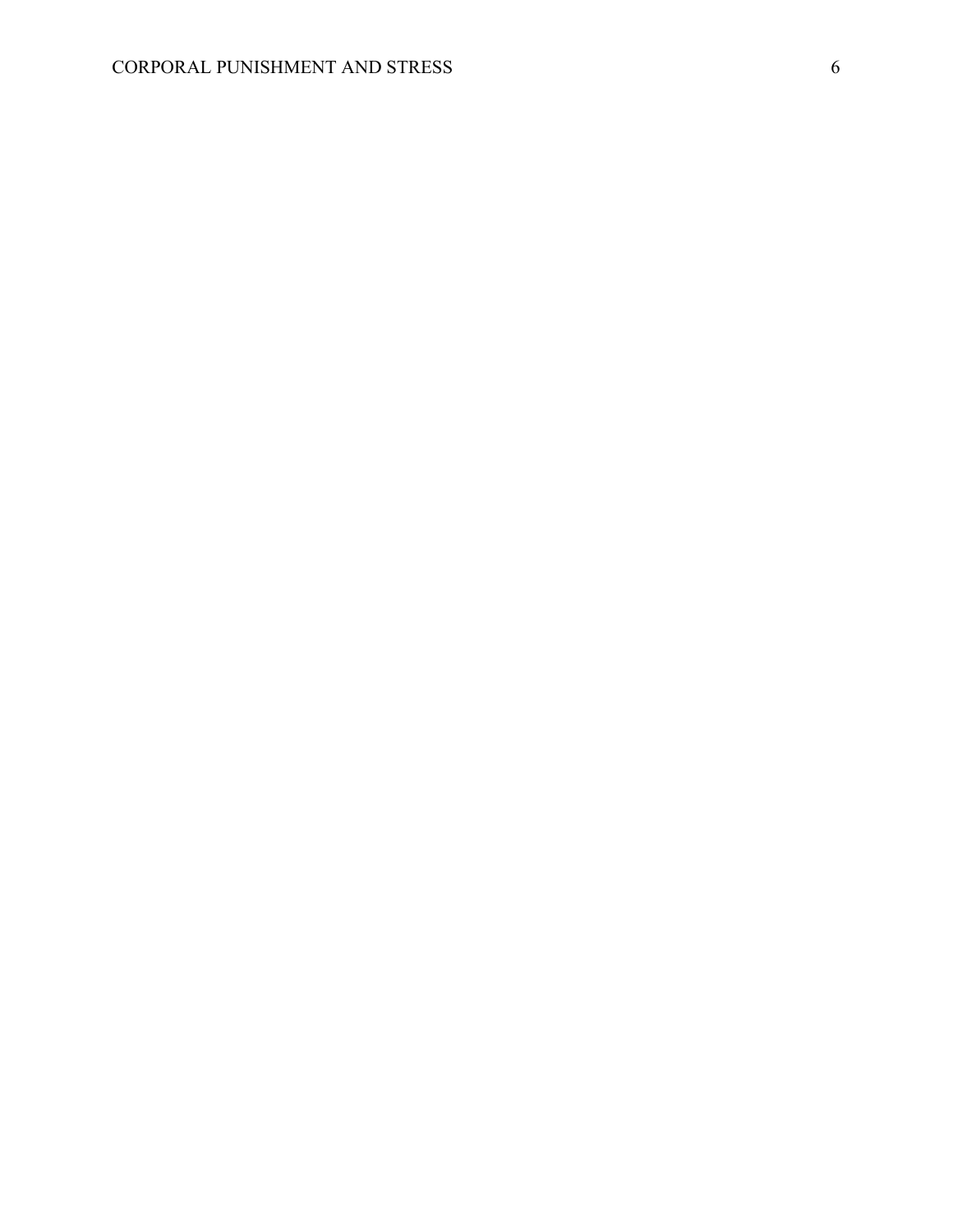# **List of Tables**

| Table 1. Gender Demographics                                                       | 16 |
|------------------------------------------------------------------------------------|----|
| Table 2. Class (College) Demographics                                              | 16 |
| Table 3. Sexual Orientation Demographics                                           | 17 |
| Table 4. Ethnic Background Demographics.                                           | 17 |
| Table 5. Religious Background Demographics                                         | 18 |
| Table 6. Immigrant Status Demographics                                             | 19 |
| Table 7. Family Background                                                         | 19 |
| Table 8. Socioeconomic Class Demographics                                          | 19 |
| Table 9. Correlation Between Viewpoints on Spanking as a Punishment as Reported by | 22 |
| Those Frequently Spanked, Harshly Spanked, and Spanked in Combination with         |    |
| <b>Additional Punishments</b>                                                      |    |
| Table 10. Analyzing Frequency of Spanking and Effectiveness of Spanking.           | 23 |
| Table 11. Comparison of Frequency of Spanking and Use of Spanking as a Punishment. | 24 |
| Table 12. Comparison of Severity of Spanking and Use of Spanking as a Punishment.  | 25 |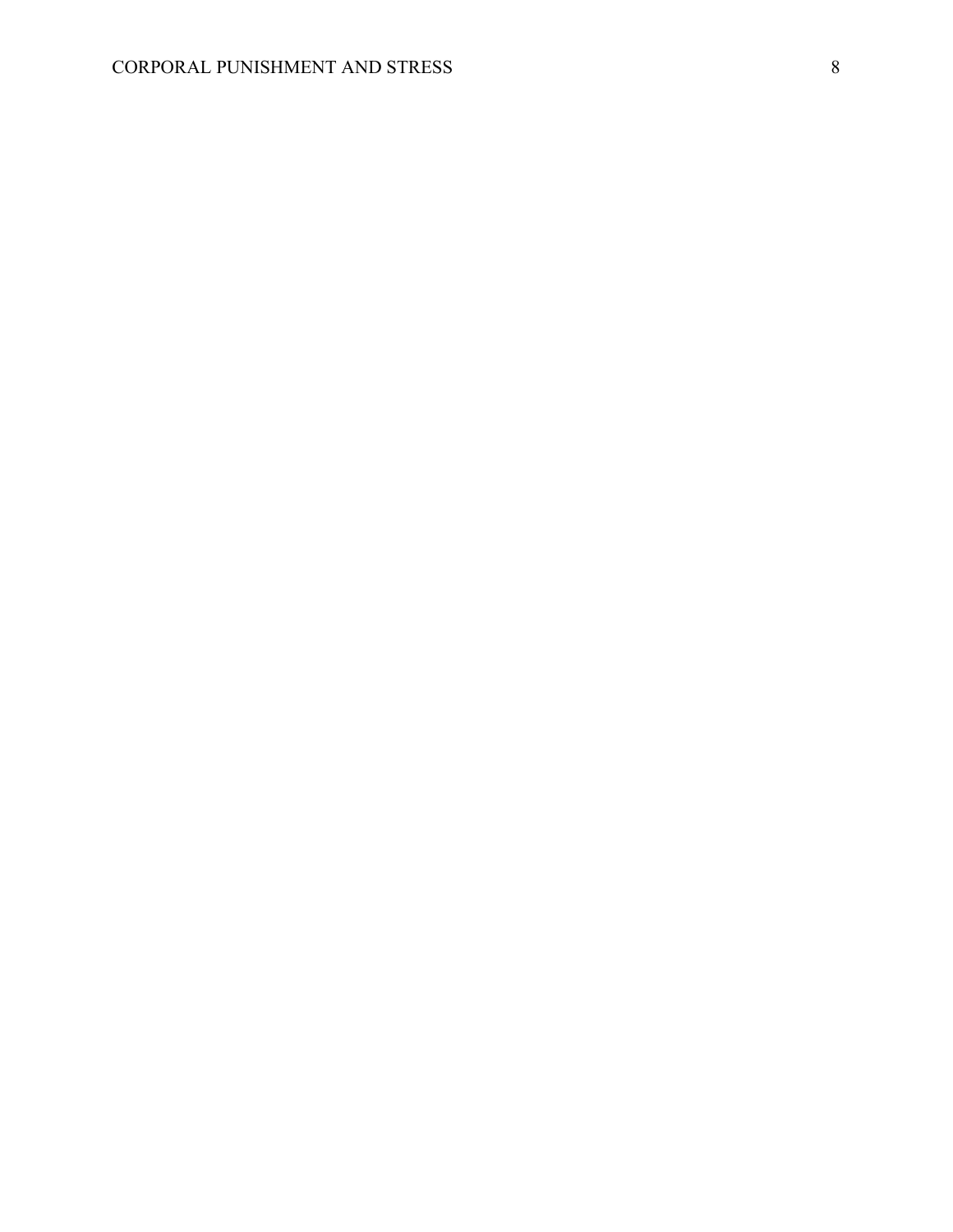# **The Aftereffects of Corporal Punishment on Adults: Association of Childhood Spanking with Adult Stress Levels**

Spanking is a common disciplinary action used in several households, the purpose of which is to correct any unwanted behaviors (Tomoda et al., 2009). However, several studies have demonstrated that spanking is not an effective reinforcement to correct behavior. In fact, spankings will often lead to children simply hiding or lying about unwanted behaviors to their parents. According to Gershoff (2013), children who were spanked often were more volatile and quicker to anger than those who were disciplined using other methods. It was also found that younger children who were spanked had a harder time expressing their emotions appropriately. Rather "Children learn by more complicated methods than just which behaviors elicit a punishment; indeed, successful socialization requires that children internalize reasons for behaving in appropriate and acceptable ways" Grusec & Goodnow, 1994). Spanking is not an effective disciplinary action to impose on children and is detrimental to their development. While spanking in any capacity can be harmful to child development, frequent spankings can illicit trauma responses within children that will later hinder their capabilities to be fully functioning members of society (Gershoff, 2013). Adults who were spanked as children experience elevated stress levels and have a harder time handling stressful situations than those were received minimal or no spanking as children. They are also more likely to be more emotionally reserved, experience difficulties within intrapersonal relationships, and be more susceptible to anxiety and depression. Proper research and categorization of the effects of childhood spanking on adults can improve research on finding causes for and diagnosing mental illnesses; the results of said research can be used to further advocate for decreased violence against children.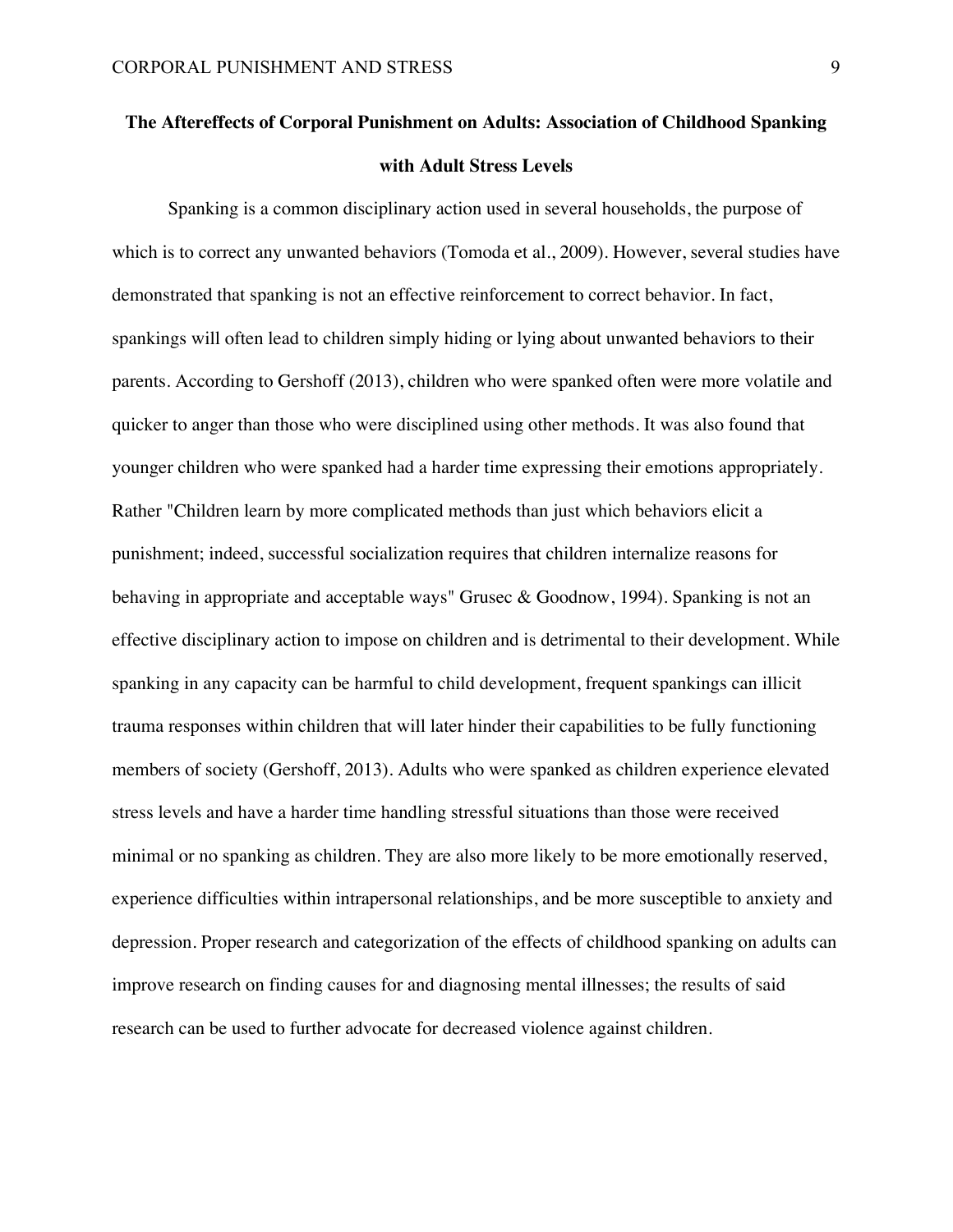Before conducting an in-depth discussion of the adverse effects of spanking and how to implement more effective methods of correcting unwanted behavior, one must dive deeply into the origins of spanking and the use of corporal punishment on children. One must also discuss the psychology behind negative and positive reinforcement and punishment as they correlate to behavior and play a role in explaining behavioral control. Modern religion is often stated as the origins of spanking. For example, "spare the rod, spoil the child," which is paraphrased from Proverbs, is stated as justification for using corporal punishment on children<sup>1</sup>. However, the history of corporal punishment goes beyond the creation of modern religion, with records dating as far back as 2000 BCE (Geltner, 2014). Corporal punishment in that time, however, was reserved for criminals, with the idea that it would only be used in cases where "an eye for an eye" applied; thus, a person who broke another's arm would have theirs broken, a man who killed would be killed himself, etc. (Geltner, 2014).

As society progressed and organized religion began to spread, corporal punishment was adjusted to apply as punishment for committing sins. Judaism and Islam continued to adopt the "eye for an eye" ruling for their punishments. Early Christianity limited corporal punishment to members of the clergy (Geltner, 2014). Catholic and Puritan Christians began the practice of using corporal punishment, particularly spanking, on children in order to "beat the sin out of them" with the idea that the child would remember the fear and pain of the spanking and would therefore refrain from committing sin (Steele, 2018). This practice was countered first in the Enlightenment period, where John Locke introduced the concept of *tabula rosa*, the idea that children were not full of sin but instead born with a blank slate that, with the nurture and care of

<sup>&</sup>lt;sup>1</sup> The phrase as penned by Samuel Butler was, "Spare the Rod, and spill the Child"; was intended as a broad metaphor for contraception satirizing similar phrases regarding childrearing in Proverbs (verses 13:24, 23:13, and 29:15; Butler 1905, pg. 126)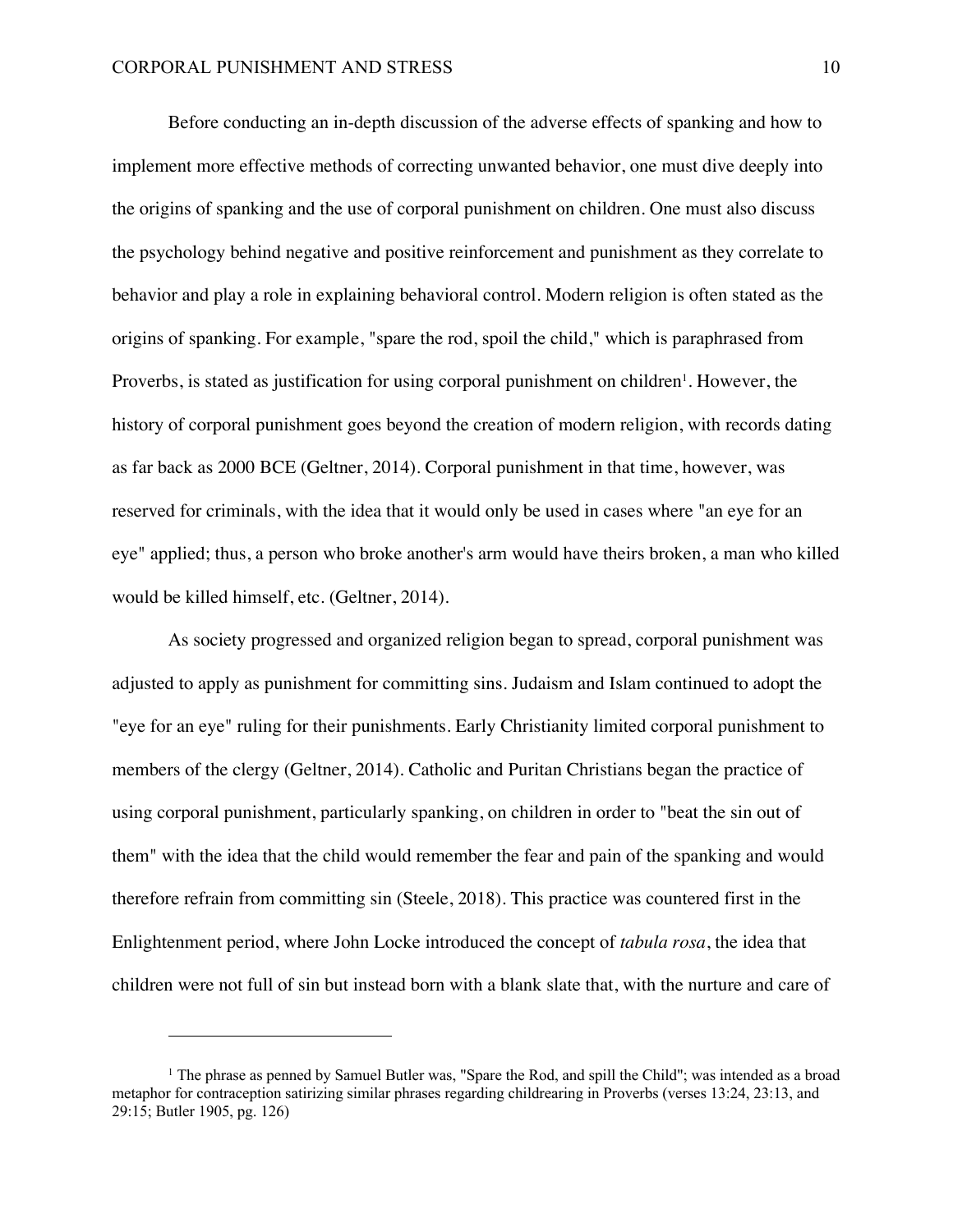the parents, could be filled with the tools needed for them to be functioning and respectable members of society (Steele, 2018). In fact, many of Locke's ideals-while unpopular at the timehave been implemented in newer parenting techniques and have been proposed by child development experts.

However, Puritan values for childrearing remained largely popular well into the  $20<sup>th</sup>$ century, when more studies were being conducted in regard to corporal punishment and child development. Dr. Benjamin Spock's 1946 book *Baby and Childcare* detailed ideals similar to Locke and encouraged gentle parenting (Steele, 2018). Spock's book was revolutionary, but following the rebellious teens of the 60s and 70s, his teachings were advertised ineffective and detrimental by opposing organizations and psychologists, and thus spanking and corporal punishment remained prominent to correct behavior in children (Steele, 2018). The 20th century did, however, start the shift from corporal punishment being used by all authority figures (teachers, religious figures, etc.) to being the sole responsibility of the parent. While few states and countries made the initiative to make this a legal shift, it was largely seen in part to be morally inappropriate for teachers to conduct spankings on students. From the  $20<sup>th</sup>$  to  $21<sup>st</sup>$ century, as more studies concluded the detrimental effects of spanking on children from any authority figure, including parents, countries began to make the decision to make spanking illegal; some, like Scotland and Sweden, have made any physical punishment against children illegal while others like England and the United States have overall allowed physical punishment so long as it doesn't leave any marks (Apt Parenting, 2020).

One reason for the continued prominence of using spanking and corporal punishment on children despite the increasing number of studies that do not support the practice involves the cultural belief that children need strict guidance in the form of authoritarian rules and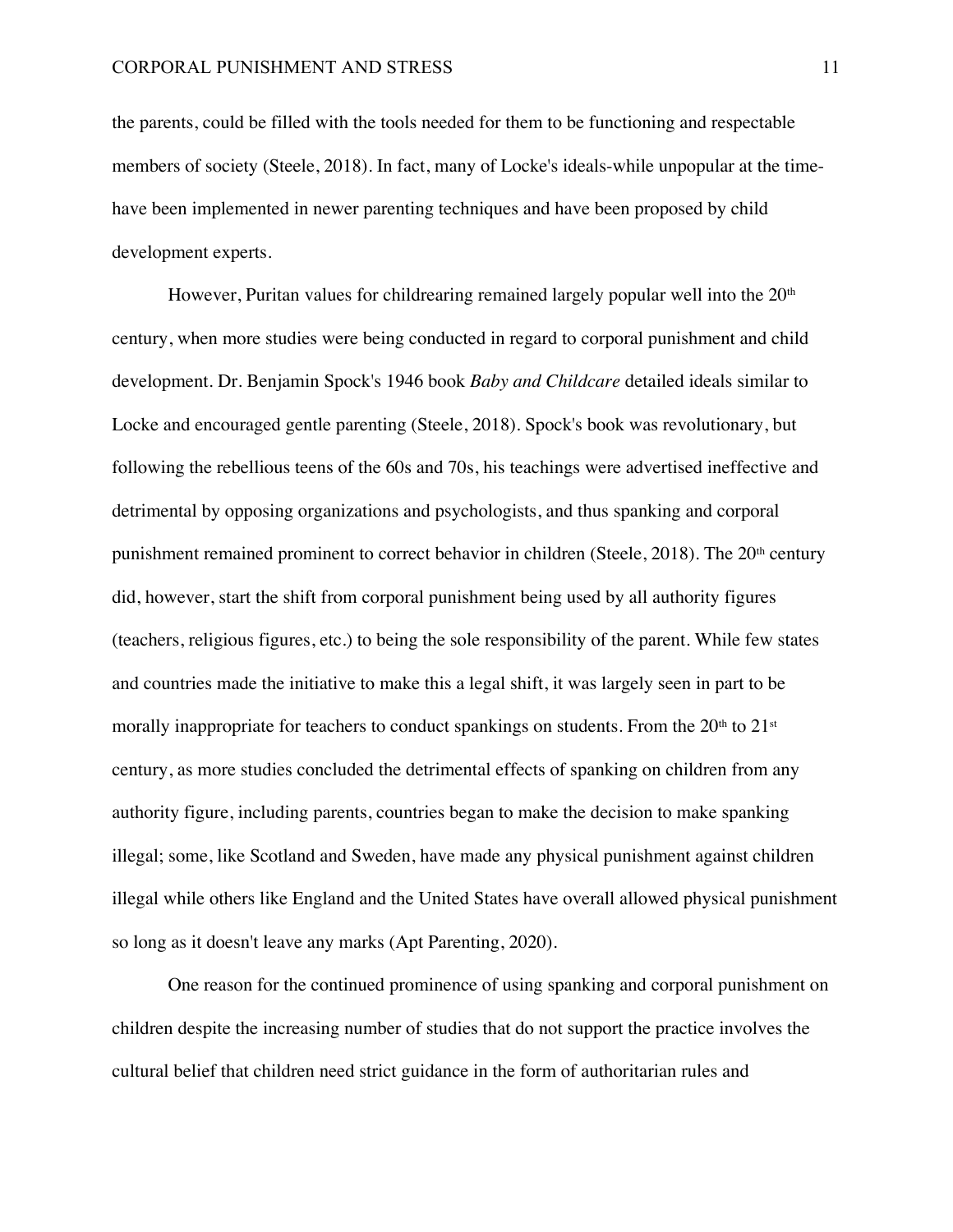punishments-in order to be upstanding adults. According to this reasoning, when children commit an unwanted behavior, they need a memorable punishment in order to not repeat the behavior; pain can be a powerful tool as it can be used to condition a certain response. In this case, using physical pain will condition the children to not behave a certain way. Pain can often cause "memories" within the body; this is because when pain is inflicted on the body, pain receptors send signals to the amygdala. The amygdala plays a role in emotional response regulation; overexpression of it can lead to disorders surrounding anxiety, fear, and depression (Neugebauer, 2015). Expression of the amygdala also triggers the body's flight or fight response. As such, repeated exposure to pain in the form of frequent spankings can cause the amygdala to constantly express, eventually leading to anxiety. Even simply imitating spankings-in the form of verbal threats, hand motions, or sounds-can trigger the same response as if a spanking had occurred. This explains why adults who were often spanked as children tend to be "jumpier" than their peers and why they may be quicker to anger or frustration as hyperactivity of the amygdala causes an increase in impulsivity and decreases emotional regulation.

It prompts an interesting discussion: how much spanking is too much spanking, and how does one determine what is trauma and what is merely proper parenting? It has been found that adults who experienced frequent spanking (harsh corporal punishment or HCP) as children exhibit much less grey matter volume (GMV) than adults who experienced rare spankings or none at all. Harsh corporal punishment is defined as "frequent punishment, usually using objects on the bottom, not done out of anger, and as a means to correct unwanted behavior by parents" (Tomoda et al., 2009). Specifically, there was reduced GMV present within the prefrontal cortex, known for logic and decision making, and in the right anterior cingulate gyrus, known for emotional and impulse control as well empathy and decision making (Tomoda et al., 2009).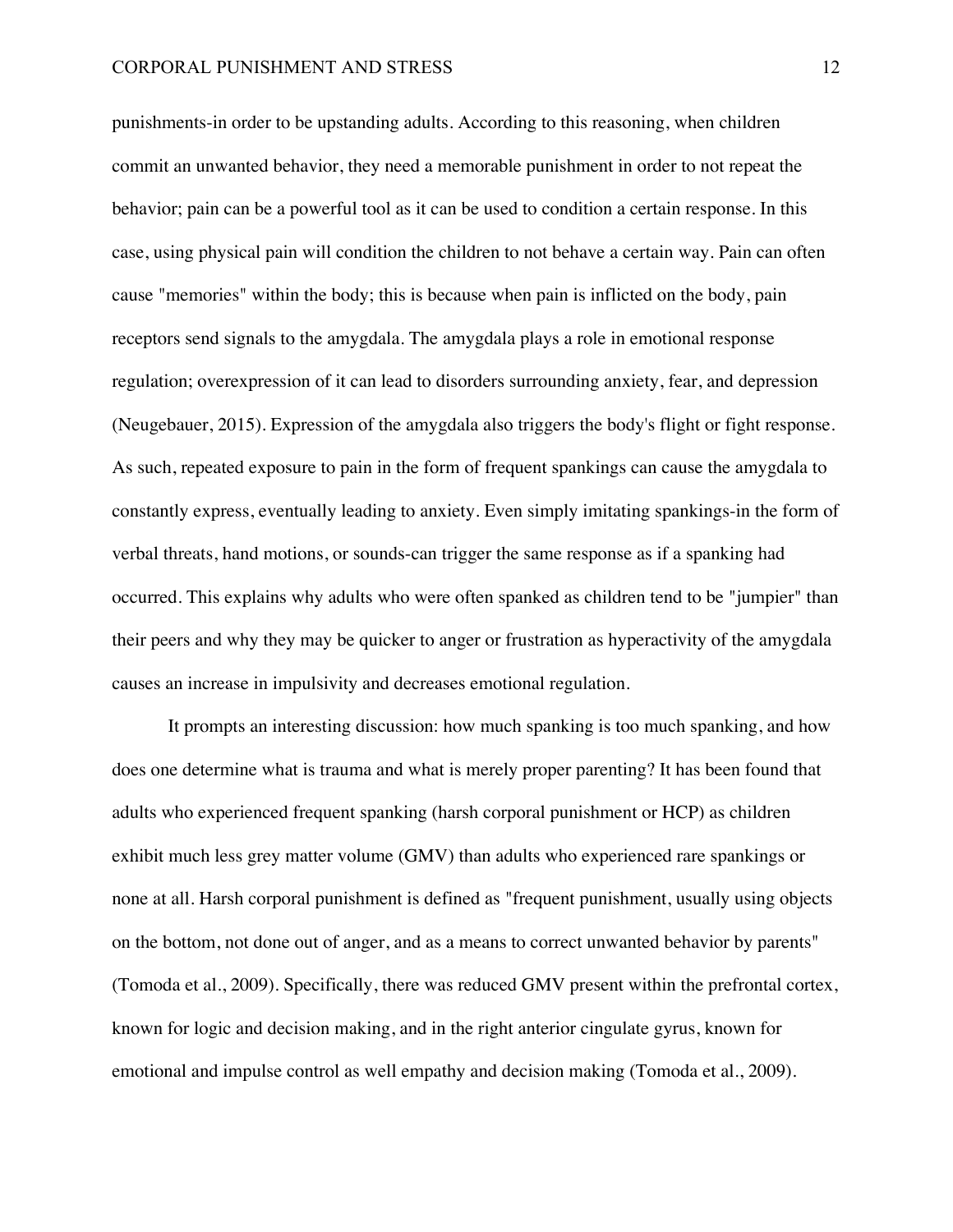GMV is important for the functioning of the brain because grey matter contains most of the brain's neuronal bodies that are necessary for the brain to control the regions that are involved in muscle control, emotional regulation, and sensory perception. HCP is known for causing increased aggression, anxiety, and depression in children. From the results of this study, frequent spankings create similar stressors to the body as more extreme beatings and trauma. According to Afifi et al. (2017), "spanking had the same impact as physical and emotional abuse; it increased the risk of attempted suicide, moderate to heavy drinking, and habitual drug use." Sheu et al. (2010) further reiterate this statement in their study, which found that "adults who experienced frequent HCP exhibited higher stress levels than those with less frequent or no HCP."

Given that the Tomoda (2009) study found reduced gray matter volume up to 19.1% in adults who experienced frequent HCP, it can be concluded that frequent CP is severely detrimental to child development. The findings from the Tomoda (2009) study may also be able to explain why children that are "hard to discipline" tend to increase in aggression despite receiving frequent spankings. The reduced GMV indicates that the children exhibit increased aggression as they are less in control of their emotions; it can also explain why they tend to be "hardheaded" and struggle to follow instructions, even when repeated- with a decrease of 16.9% in GMV of the anterior cingulate, children would exhibit more impulsive actions; combined with an overall reduction of 33.6% in GMV present in the prefrontal cortex, children would be less inclined to make proper decisions when faced with problems. Thus, they exhibit the aggressive and hotheaded behavior that is commonly associated with problem children.

While spanking may give parents the desired results temporarily, in the long-term, increased spanking leads to increased behavioral problems as children develop, causing problems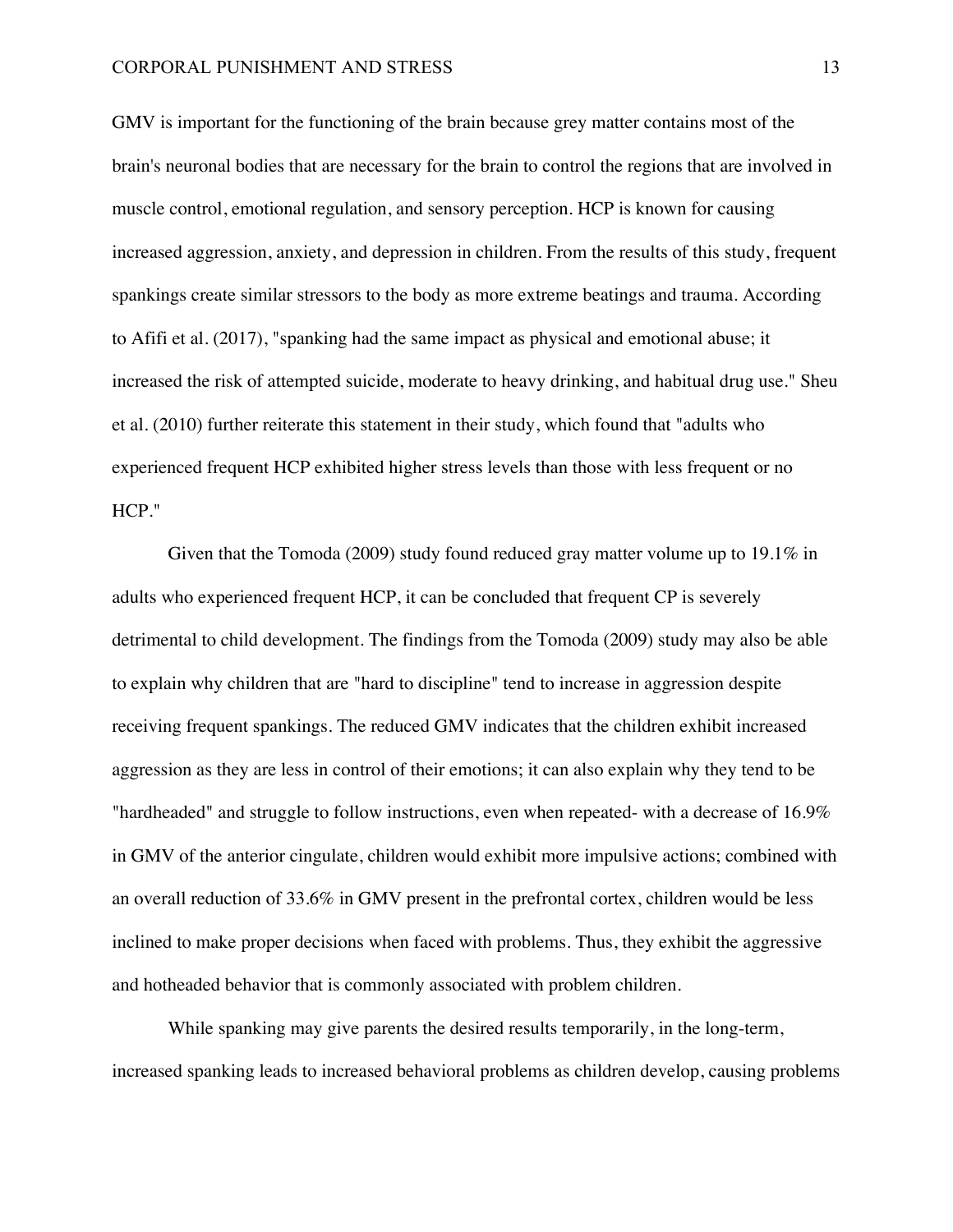for teenagers and adults. Why, then, is spanking still being used to correct behavior? Oftentimes, parents are unaware of other methods and don't have the patience to try. Because spanking gives temporary results, parents believe that repeated unwanted behaviors are the result of their child deliberately disobeying their orders; very few are able to conclude that it is because spanking is an ineffective disciplinary measure. Another reason for the persistence of belief in spanking as a successful deterrent of unwanted behaviors is the illusory correlation effect. Most adults believe that because they were spanked as children, they turned out to be well-mannered adults; thus, they must also spank their children in order to prevent them from becoming entitled adults.

This, however, is simply a result of correlation and not causation. Multiple studies have shown the opposite effects: spanked children are quicker to anger, tend to use violence when placed in conflict, and are more guarded than their peers who are disciplined using other methods. These spanked children become adults who, when faced with conflicts or overwhelming situations with their own children, resort to using spanking to solve the conflict. In fact, children who were spanked are seven times more likely to spank their own children, thus continuing the use of spanking to correct unwanted behavior. Because they weren't allowed the ability to regulate their emotions as children, they are less likely to take time to regulate their emotions as adults dealing with difficult children, and they resort to spanking most often as the first -or only- disciplinary action. This teaches their children that violence is the solution to conflicts, which is oftentimes why children who experience spankings tend to have difficulties forming relationships.

The purpose of this thesis is to better understand how spanking may have long-term effects on adults and how those effects impact their daily lives. It seeks to find answers to several questions, including further studying the long-term effects of spanking on adult mental, physical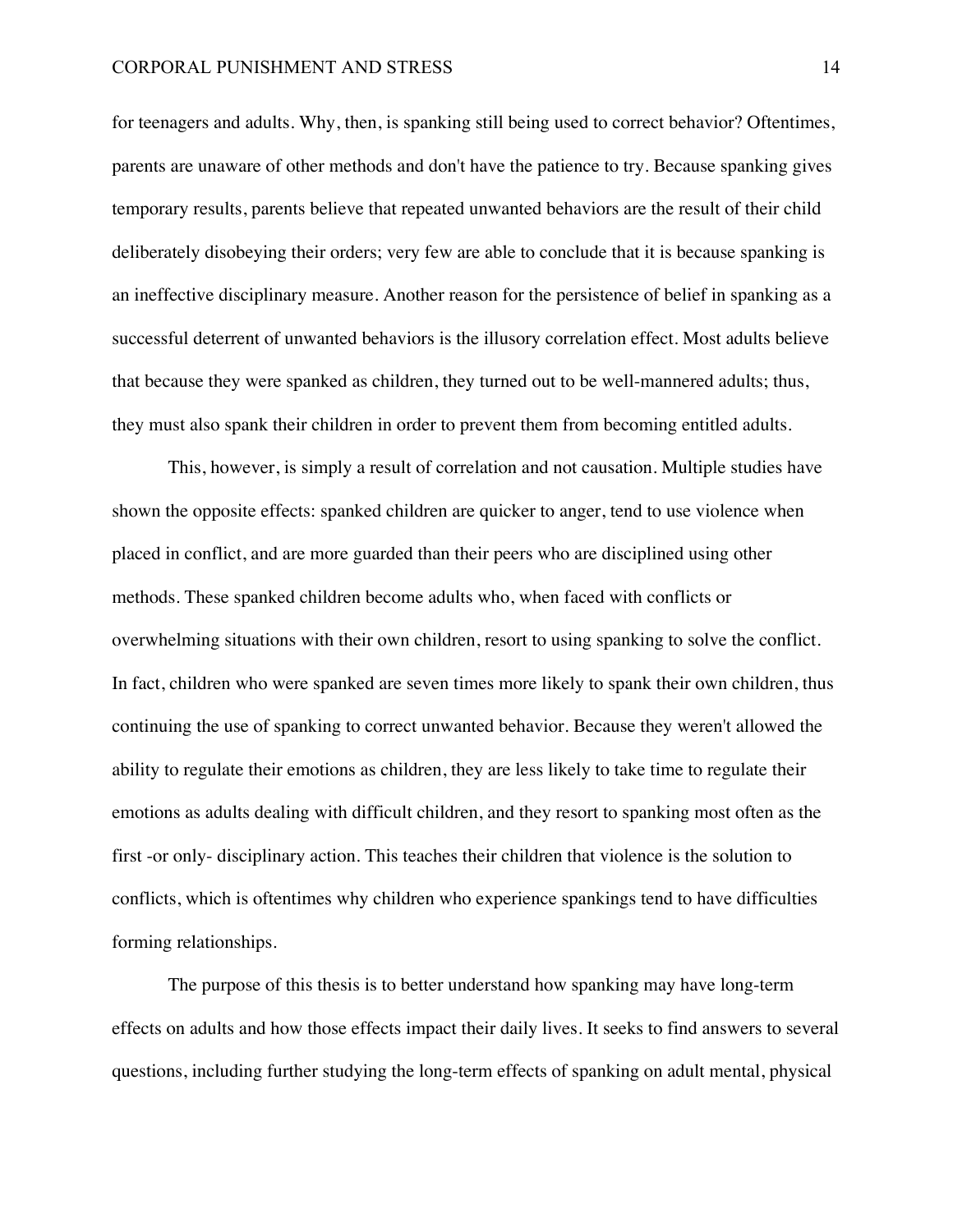### CORPORAL PUNISHMENT AND STRESS 15

and emotional well-being, as well as studying how spanking enhances adult stress levels. From data presented in similar studies, it is expected that experiencing more frequent childhood spankings will lead to higher stress and a lower ability to cope successfully when placed in stressful situations. It is also expected that adults who experienced spanking will exhibit lower positive emotional and physical health and higher negative mental health.

The results from this study can be used to recognize corporal punishment behaviors that may not be commonly perceived as causing trauma responses. Parents and caregivers can be taught more about corporal punishment and its consequences in order to eliminate the option of spanking as a discipline. The results may also help shed light on why spanking remains a prevalent form of discipline despite evidence proving that it is an effective method. Being knowledgeable about the effects of spankings can also help adults who experienced spankings to recognize their own trauma and seek the proper therapy to overcome such trauma before they embark on their own parental journeys, further breaking the cycle of spankings as a punishment. Knowing the adverse long-term effects of spanking on adults can help develop alternative methods of discipline for children that allow them to correct their mistakes while also being able to develop their emotional, mental, and social health.

### **Methodology**

Data collection was first conducted in three-part surveys from October 2021 to December 2021. Target groups were 18-30 undergraduate and graduate students at the University of South Carolina. Surveys used anonymous data collection in order to reduce survey bias, and participants were asked to use and store a secret password in order to match each of the survey parts to one participant. However, due to inaccurate sample sizes within each survey and participants forgetting their passwords, the surveys were combined into one, and data was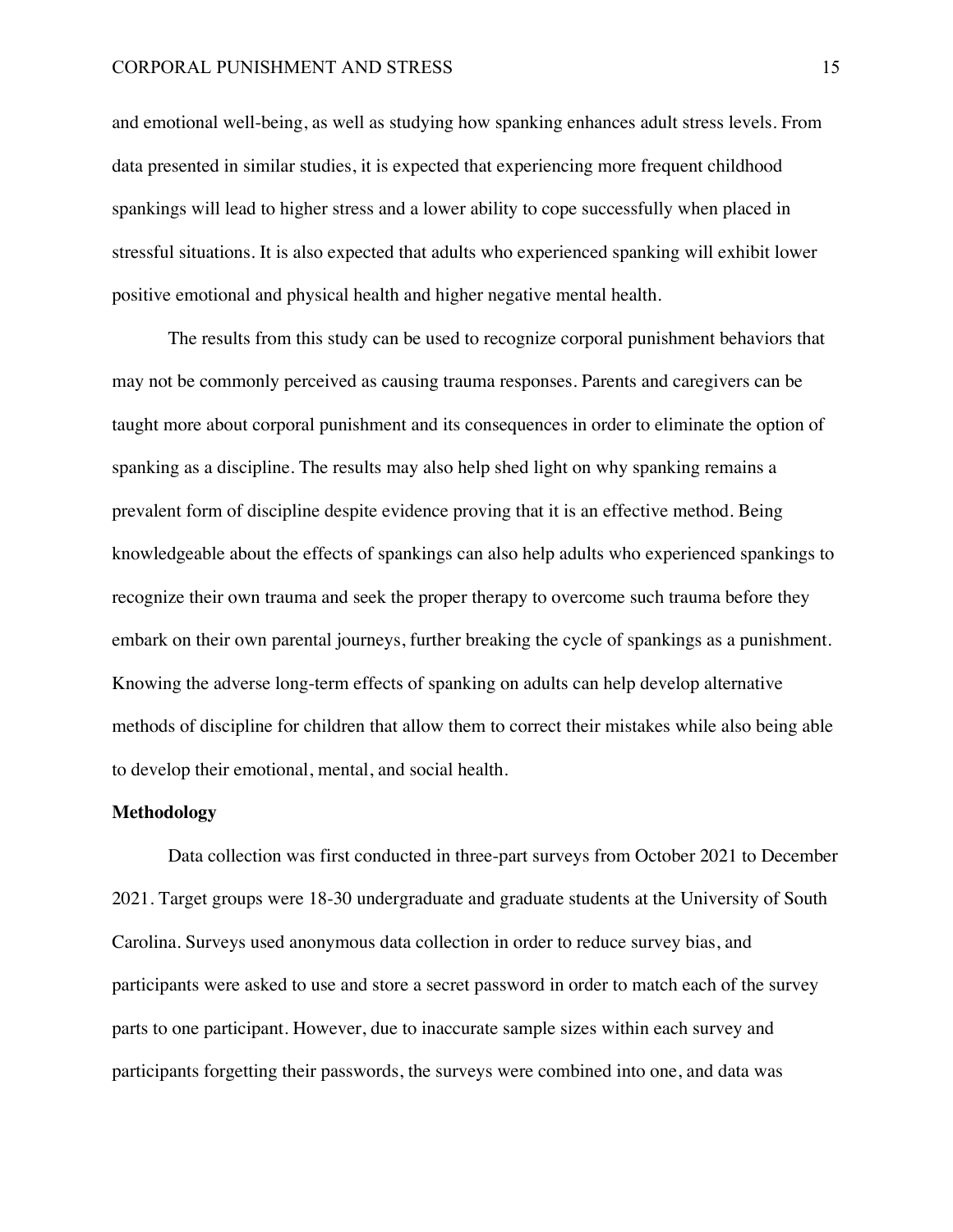recollected from February 21, 2022, to March 7, 2022. The surveys included questions on participant background (age, gender, sexual orientation, race, religion, and socioeconomic background) as well as questions on family relationships, partner relationships, academic and work commitments, and personal health taken from the Negative Event (hassle) Scale for University Students and Positive (uplift) Scale for University Students respectively. The survey was given in multiple formats, including scaling, multiple-choice, and open-ended questioning. Questions on spanking were based on the Corporal Punishment Checklist from Hecker et al. (2014), the Corporal Punishment Measure by Turner and Kopiec (2006), and the KAP Survey towards Use of Violent Forms of Child Discipline compiled by UNICEF. Data were analyzed using statistical analysis.

### *Participant Demographics*

The gender distribution of participants was predominantly binary. Out of 54 participants, 37 (68.5%) reported being female, while 15 (27.8%) reported being male. One participant (1.9%) reported being nonbinary, and one participant (1.9%) chose not to disclose it (see Table 1).

| Gender                | N(54) | $\%$ |
|-----------------------|-------|------|
| Female                | 37    | 68.5 |
| Male                  | 15    | 27.8 |
| Nonbinary             |       | 1.9  |
| Privacy<br>Preference |       | 19   |

Table 1. *Gender Demographics*

The class distribution of participants was heavily composed of senior (68.5%) and junior  $(20.4\%)$  members of the university. First-year students  $(7.4\%)$ , sophomores  $(1.9\%)$ , and graduate students (1.9%) did not represent a significant percentage of the data (see Table 2).

### *Table 2. Class (College) Demographics*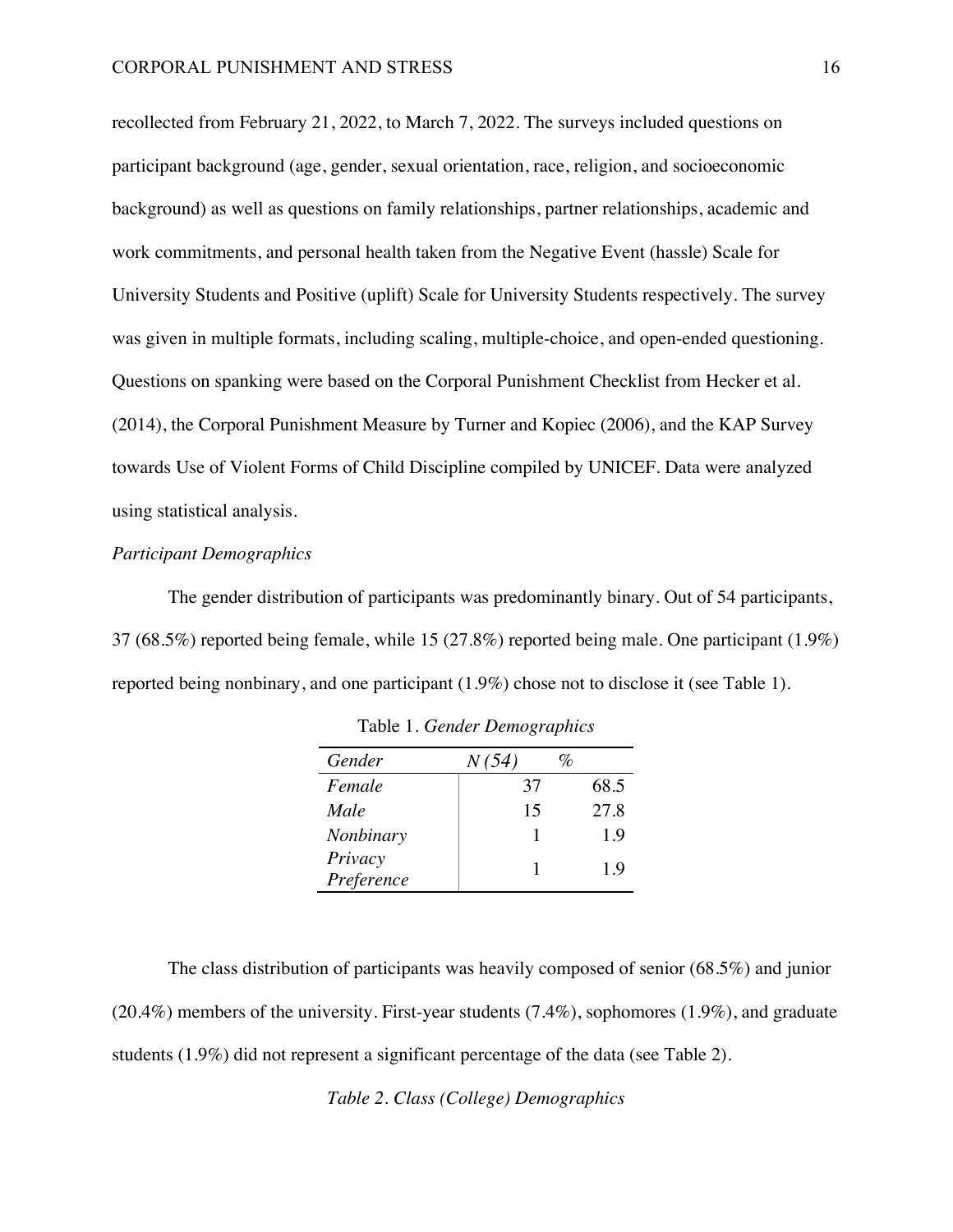| <i>Year (in college)</i> | N(54) |      |
|--------------------------|-------|------|
| First-year student       |       | 7.4  |
| Sophomore                |       | 19   |
| <b>Junior</b>            | 11    | 20.4 |
| <b>Senior</b>            | 37    | 68.5 |
| Graduate                 |       | 1 Q  |

The sexual orientation of participants is mostly composed of heterosexual students (70.4%). Combined, LGBTQ+ participants present significant data (29.7%), but individual data presents insignificant. This would be important to keep in mind, as a more evenly distributed demographic may present completely different data.

| Sexual<br>Orientation  | N<br>(54)      | %    |
|------------------------|----------------|------|
| Heterosexual           | 38             | 70.4 |
| Gay                    | 3              | 5.6  |
| Leshian                | $\overline{2}$ | 3.7  |
| <i><b>Risexual</b></i> | 8              | 14.8 |
| Pansexual              | 1              | 1.9  |
| Asexual                | $\mathfrak{D}$ | 3.7  |
| Other                  | 0              |      |

*Table 3. Sexual Orientation Demographics*

As Table 4 shows, the ethnic backgrounds of participants were heavily composed of white (European) students (83.3%). Other ethnic groups combined would present significant data, but individual data is heavily skewed towards white students, playing a role in how the data was presented. Participants could identify with more than one ethnicity, further skewing the data collected.

| Table 4. Ethnic Background Demographics. |           |                 |
|------------------------------------------|-----------|-----------------|
| Ethnicity <sup>1</sup>                   | Ν<br>(54) | $\mathcal{O}_0$ |
| Black <sup>2</sup>                       |           | 5.6             |

*Table 4. Ethnic Background Demographics.*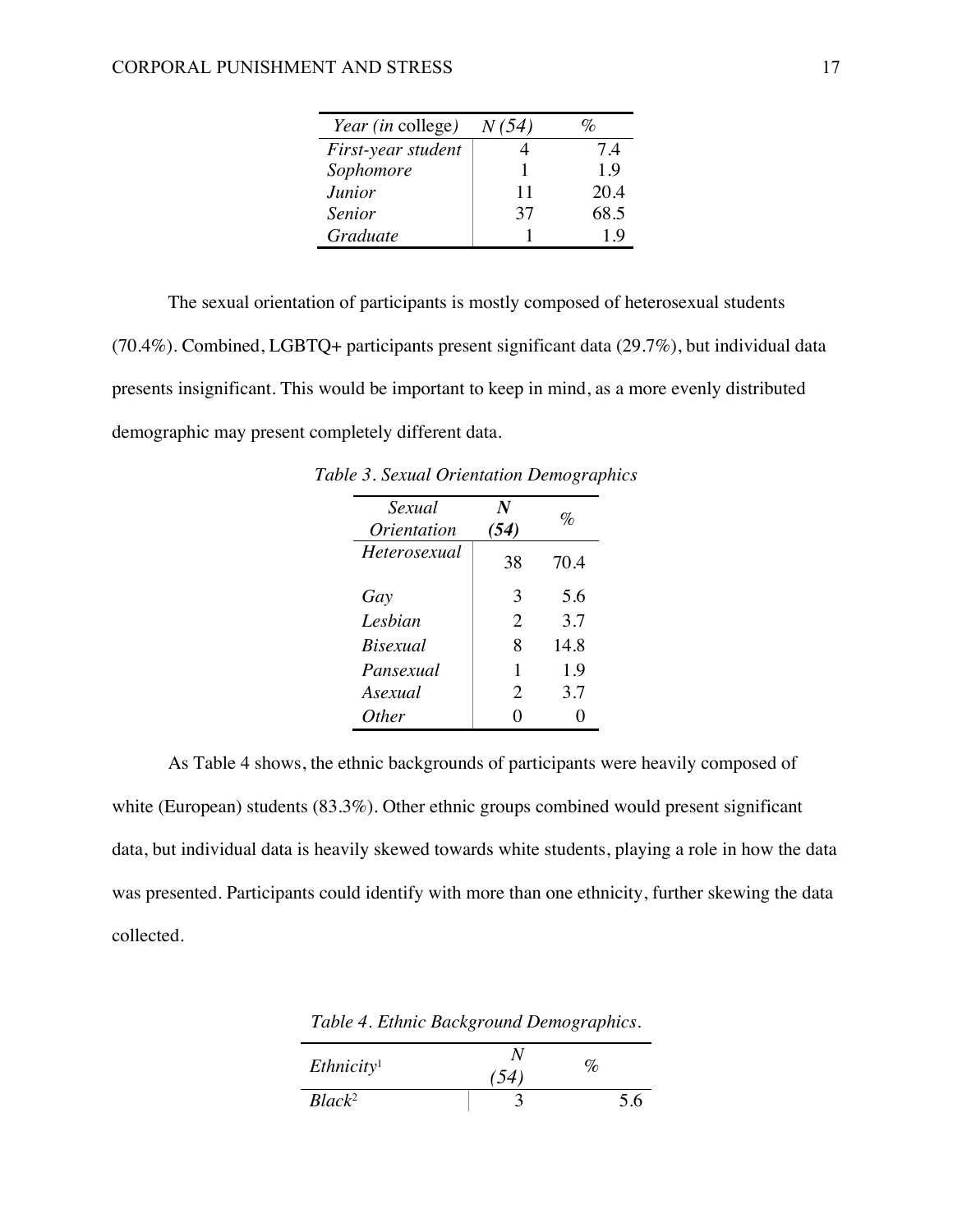| African/Caribbean                          |    | 19   |
|--------------------------------------------|----|------|
| White <sup>3</sup>                         | 45 | 83.3 |
| Hispanic or Latino                         |    | 0.0  |
| $A$ sian <sup>4</sup>                      | 8  | 14.8 |
| <i>Native American</i>                     |    | 1.9  |
| 1. More than one ethnicity can be listed   |    |      |
| 2. American descendants of slaves          |    |      |
| 3. European                                |    |      |
| 4. Middle East (West Asia)/East Asia/South |    |      |
| Asia/Southeast Asia/North Asia             |    |      |
|                                            |    |      |

The majority of participants identified with the Christian faith (48.1%), while all other faiths make up a combined 51.9% (see Table 5). Because most of the participants identified as Christian, this may play a role in the outcome of the data collected, but overall, data does not indicate major significance within how participants answered the survey.

| Religion                     | N(53) | %    |
|------------------------------|-------|------|
| Christian                    | 26    | 48.1 |
| <i>Muslim</i>                | 3     | 5.6  |
| Jewish                       | 3     | 5.6  |
| <i><b>Buddhist</b></i>       | 0     | 0.0  |
| Hindu                        | 1     | 1.9  |
| Sikh                         | 0     | 0.0  |
| Atheist                      | 6     | 11.1 |
| Agnostic                     | 8     | 14.8 |
| <i>Uncertain</i>             | 5     | 93   |
| <i>Other</i>                 | 2     | 3.8  |
| Note: One data point was not |       |      |
| recorded.                    |       |      |

*Table 5. Religious Background Demographics*

As Table 6 shows, immigrant status was distributed among those who were not immigrants (74.1%), those whose parents were immigrants (14.8%), those whose grandparents were immigrants (7.4%), and those with immigrant great-grandparents or higher (3.7%). While most participants were not immigrants, enough have ties to an immigrant family, which may affect how surveys were answered.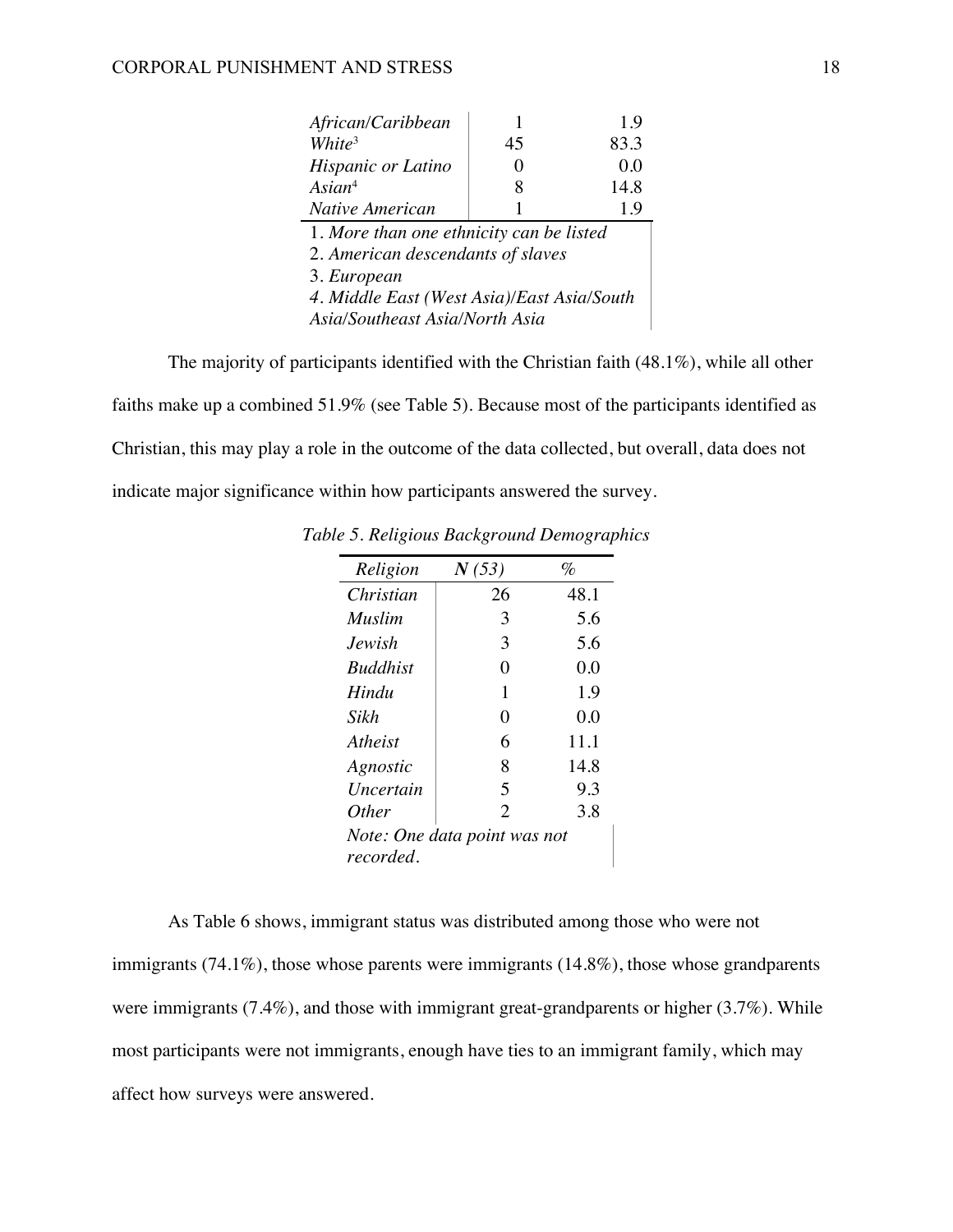| <b>Immigrant Status</b>    | N(54)          | %    |
|----------------------------|----------------|------|
| 1st generation             |                | 0.0  |
| 2nd generation             | 8              | 14.8 |
| 3rd generation             | 4              | 7.4  |
| 4th generation or<br>older | $\overline{2}$ | 3.7  |
| Not an immigrant           | 40             | 74.1 |

*Table 6. Immigrant Status Demographics*

Half of the participants are first children (50%), 13 are the youngest in their immediate family (24.1%), 10 are middle children (18.5%), and 4 are only children (7.4%). The data is evenly distributed, making it quite significant as a factor to consider when analyzing the survey answers.

| <b>Sibling Rank</b> | N(54) |      |
|---------------------|-------|------|
| Single Child        |       | 7.4  |
| First               | 27    | 50.0 |
| Middle              | 10    | 18.5 |
| Youngest            | 13    | 24.1 |

*Table 7. Family Background*

The socioeconomic class was mostly split between the upper-middle class (72.2%) and lower middle class (20.4%), with the poor (1.9%) being an outlier. Two participants were unsure of their status. This data overall would not be significant to keep in consideration while collecting data, but a close study of the middle classes may be interesting to observe at a later date.

*Table 8. Socioeconomic Class Demographics*

| Socioeconomic<br>Aass |  |
|-----------------------|--|
|                       |  |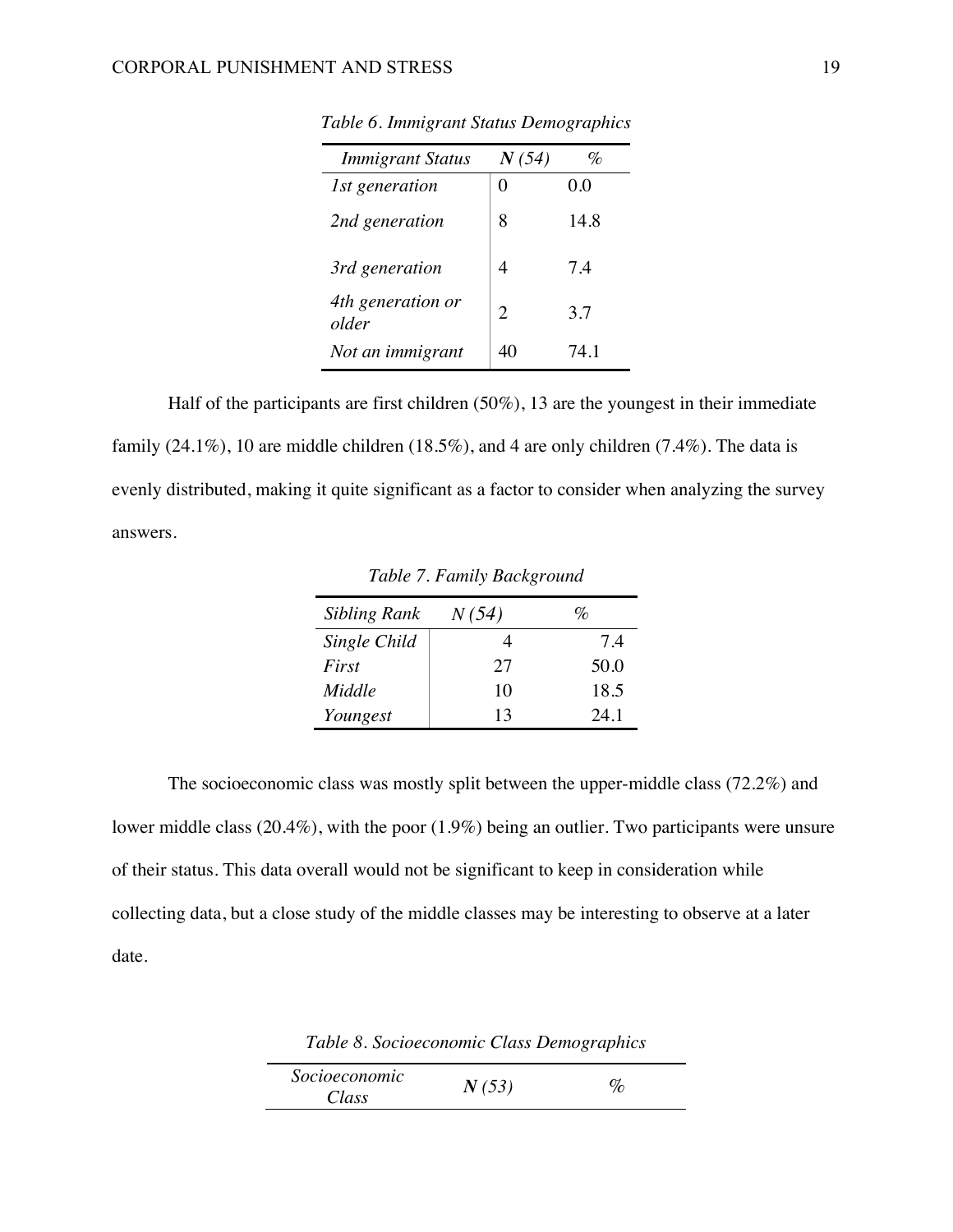| <b>Below</b> poverty   |                       | 0.0  |
|------------------------|-----------------------|------|
| Poor                   | 1                     | 1.9  |
| Lower middle-<br>class | 11                    | 20.4 |
| Upper middle-<br>class | 39                    | 72.2 |
| Wealthy                | 0                     | 0.0  |
| <i>Unsure</i>          | $\mathcal{D}_{\cdot}$ | 3.7  |

### *Questionnaires*

### Negative Event (hassle) Scale for University Students

This questionnaire focused on the negative day-to-day events that occur in the life of the average university student. It measured distress levels, fear, anxiety, shame, and frustration. The original scale was on a six-point scale, with zero being not finding the event to be a hassle and five being finding the event to be extremely hassling and focused on emotions within the last month.

### Positive (uplift) Scale for University Students

This questionnaire focused on the positive day-to-day events that occur in the life of the average university student. It measured positive emotions such as determination, excitement, and enthusiasm. The original scale was on a six-point scale, zero being not uplifted by the event and five being extremely uplifted by the event, and focused on emotions within the last month.

### Corporal Punishment Checklist, Hecker, et al. (2014)

This checklist focused on the different methods of corporal punishment used by caregivers. It is commonly given to children to assess the level of severity of punishment. The checklist is six questions, three of which are focused on parental corporal punishment, and the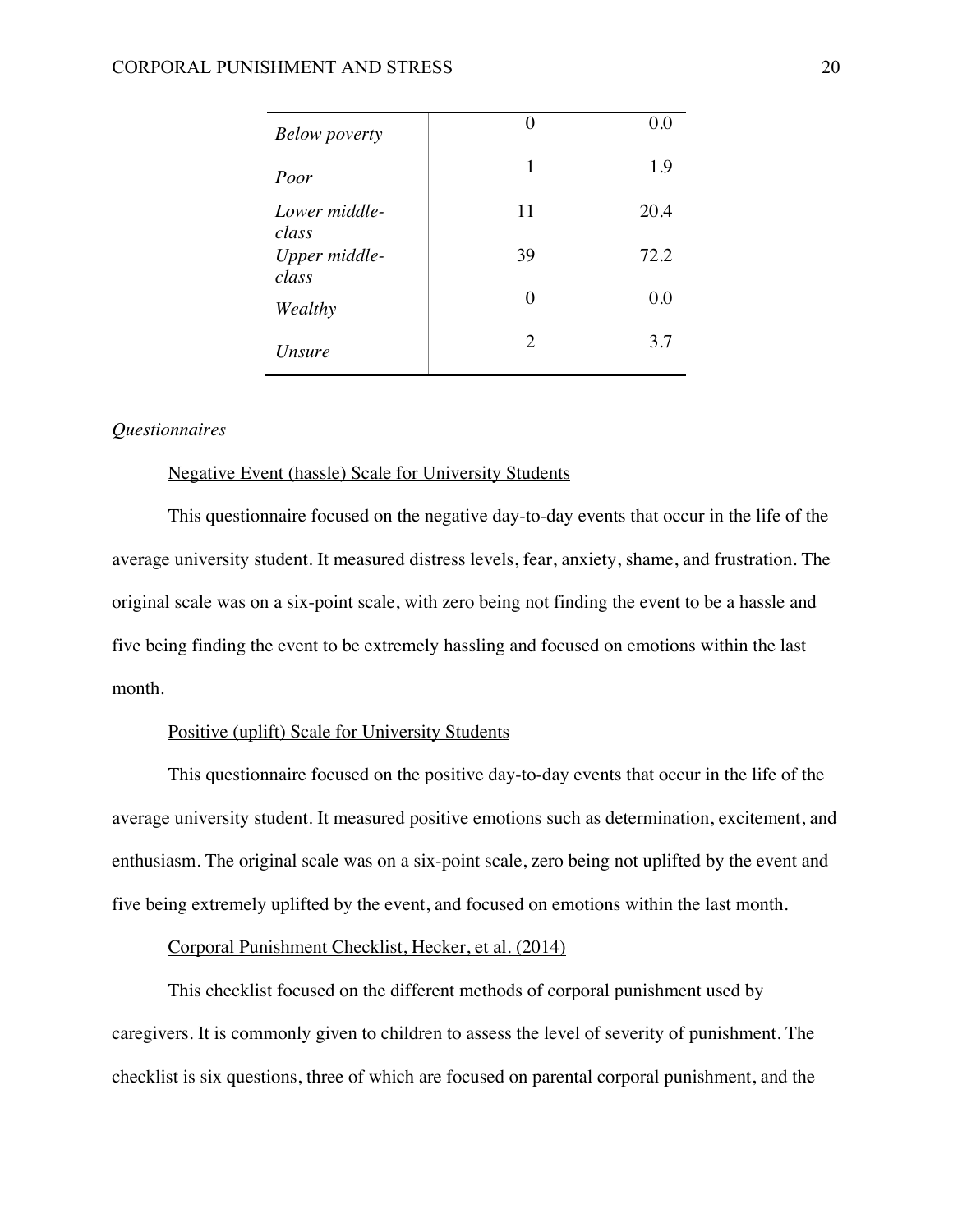other three are focused on corporal punishment from teachers. This checklist was one of the inspirations for the section of my thesis that focused on appropriate and inappropriate (severe) methods of punishment and spanking.

### Corporal Punishment Measure, Turner and Kopiec (2006)

This measure focused on measuring the frequency of corporal punishment on teens of age 13. It was in a scaled format, with zero being never and 6 being more than 20 times that year. This checklist was one of the inspirations for the section of my thesis that focused on appropriate and inappropriate (severe) methods of punishment and spanking.

#### KAP Survey Towards Use of Violent Forms of Child Discipline (compiled by UNICEF)

This survey is a compilation of many different questionnaires that ask a range of questions on spanking, corporal punishment and discipline, and interpersonal relationships. The formatting of the open-ended questions I asked about spanking was based on this survey.

### **Results**

### *Sample Distribution Summary*

Of the 54 people sampled, 41 participants reported being spanked as a child, 11 participants reported never being spanked, and 2 participants chose not to disclose it. Of the 41 participants who reported being spanked, 26 reported rarely being spanked, ten reported being spanked moderately, and 5 reported frequent spankings. Eighteen respondents reported the severity of their spankings was in proportion to their punishments, 16 felt that the spankings were harsh in relation to their punishment, and seven felt that the spankings were extreme/unduly harsh in relation to the punishment. Of the 41 participants who reported being spanked, 38 were spanked in conjunction with other punishments such as conversations and taking away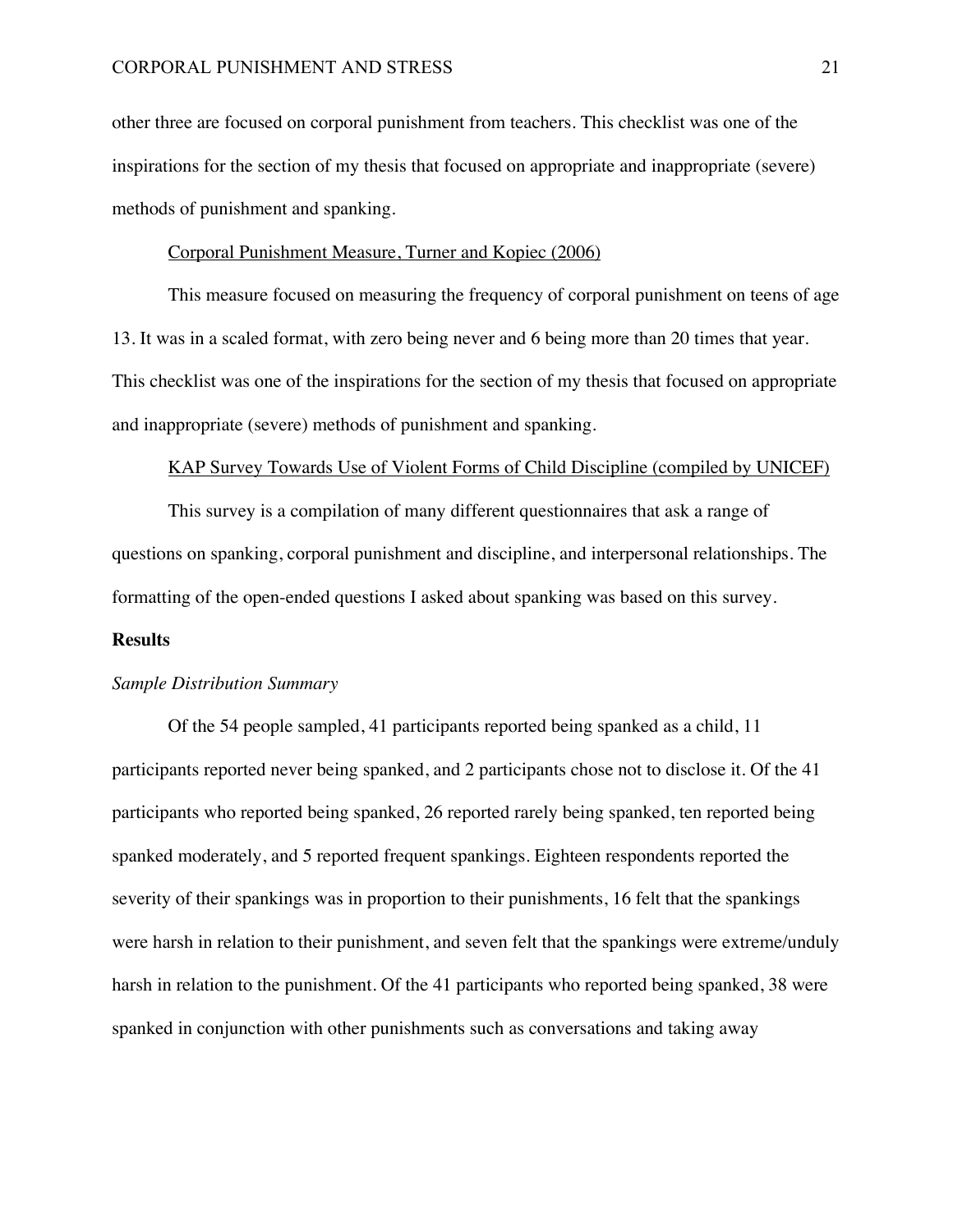privileges/entertainment. The results were analyzed by comparing the frequency of spanking, the

severity of spanking, and spanking combined with other punishments.

### *Beliefs about spanking*

Those who reported receiving harsher spankings were significantly more likely to spank a

child that conducted an unwanted behavior and were significantly more likely to spank their own

children. In comparison, those who were frequently spanked were the least likely to spank a

child that conducted unwanted behavior and less likely to spank their own children (see Table 9).

| Severity of<br>Spanking   |                                                          |                   |                                                                               |
|---------------------------|----------------------------------------------------------|-------------------|-------------------------------------------------------------------------------|
|                           | a child that has<br>conducted an<br>unwanted<br>behavior | your own children | other people's<br>children or<br>encourage<br>them to spank<br>their children |
| Frequent                  | $-0.235$                                                 | $-0.245$          | $-0.213$                                                                      |
| Harsher                   | $0.407**$                                                | $0.443**$         | 0.175                                                                         |
| With other<br>punishments | $-0.084$                                                 | $-0.038$          | $-0.040$                                                                      |
|                           |                                                          |                   |                                                                               |

*Table 9. Correlation Between Viewpoints on Spanking as a Punishment as Reported by those Frequently Spanked, Harshly Spanked and Spanked in Combination with Additional Punishments*

Those not spanked, spanked rarely, or spanked moderately were more likely to be against spanking in any capacity  $\sim 60\%$  of total participants, Table 10). However, as those frequently spanked make up only 0.09% of the total participant demographic, it is uncertain whether this data is significant within the category of those who were spanked in any capacity, whether rarely, moderately, or frequently, those who received moderate or rare spankings were largely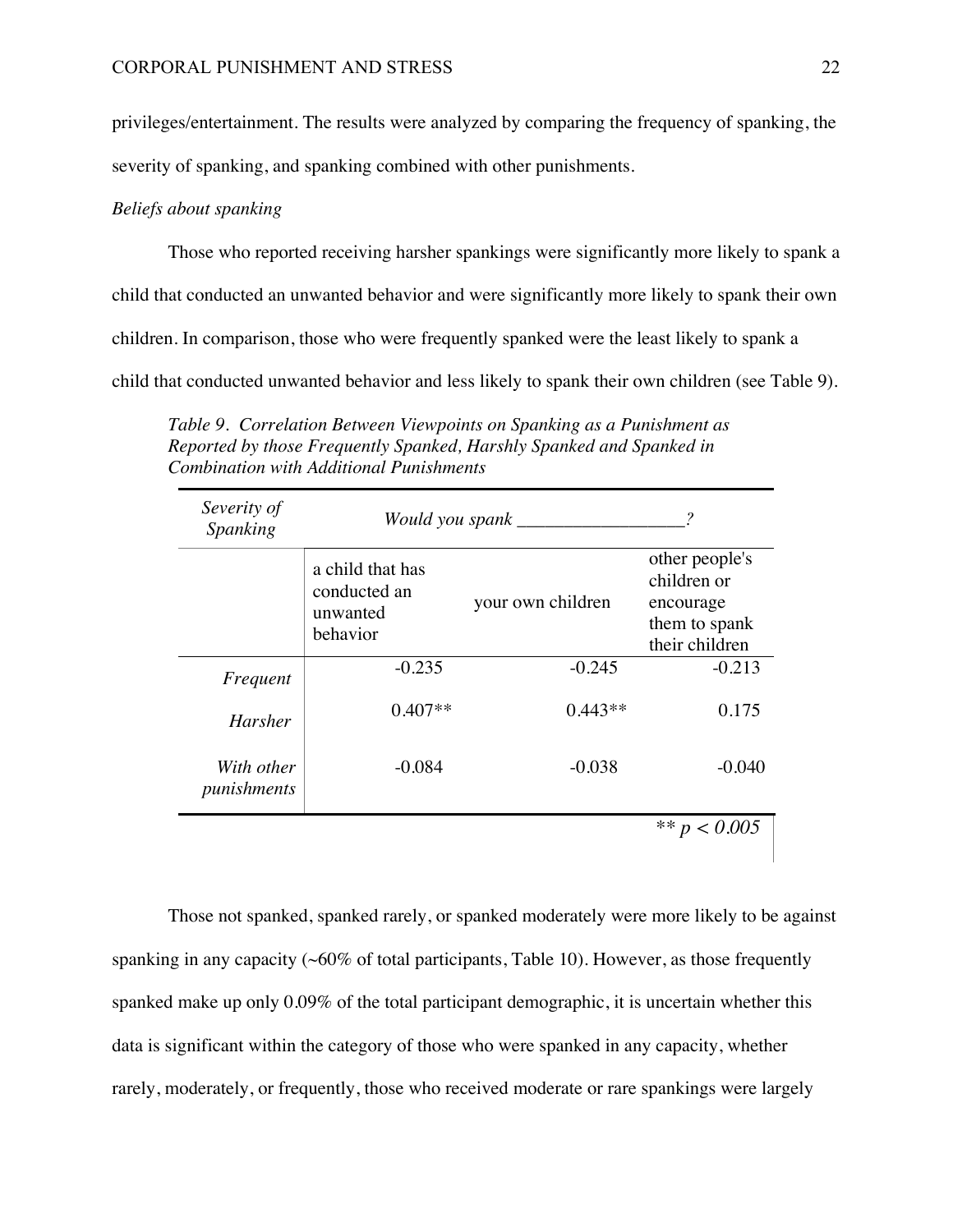against using spanking as a practice, nearly 68% of the total 36 participants. Compared to those frequently spanked, who reported roughly 67% of the total 5 participants in favor of spanking, there can be a reported positive correlation between those who were spanked frequently and being in favor of spanking and spanking their own children.

| Preferences<br><b>Regarding Spanking</b> | <b>Frequency of Spanking</b> |                     |                                  |                         |
|------------------------------------------|------------------------------|---------------------|----------------------------------|-------------------------|
|                                          | Not at all                   | Rarely <sup>1</sup> | <b>Not</b><br>often <sup>2</sup> | Frequently <sup>3</sup> |
| Do you think                             |                              |                     |                                  |                         |
| spanking is an                           |                              |                     |                                  |                         |
| effective means of                       |                              |                     |                                  |                         |
| correcting unwanted                      |                              |                     |                                  |                         |
| behavior?                                |                              |                     |                                  |                         |
| N <sub>O</sub>                           | 8                            | 14                  | 5                                |                         |
| <b>Unsure</b>                            | $\overline{2}$               | 4                   | $\overline{4}$                   | 1                       |
| Yes                                      | 1                            | 8                   | 1                                | 3                       |
| Would you spank a                        |                              |                     |                                  |                         |
| child that has                           |                              |                     |                                  |                         |
| conducted an                             |                              |                     |                                  |                         |
| unwanted behavior?                       |                              |                     |                                  |                         |
| N o                                      | 10                           | 19                  | 7                                | 1                       |
| <b>Unsure</b>                            | 1                            | 4                   | $\overline{2}$                   | 1                       |
| Yes                                      | $\bf{0}$                     | 3                   | 1                                | 3                       |
| Would you spank                          |                              |                     |                                  |                         |
| your own children?                       |                              |                     |                                  |                         |
| No                                       | 11                           | 16                  | 7                                | 1                       |
| <b>Unsure</b>                            | 0                            | 6                   | 2                                | 0                       |
| Yes                                      | 0                            | 4                   | 1                                | 4                       |

*Table 10. Analyzing Frequency of Spanking and Effectiveness of Spanking.*

*1. once in a few months*

*2. more than once a month*

*3. more than once a week*

*Note: Frequency of spanking includes participants who reported not being spanked*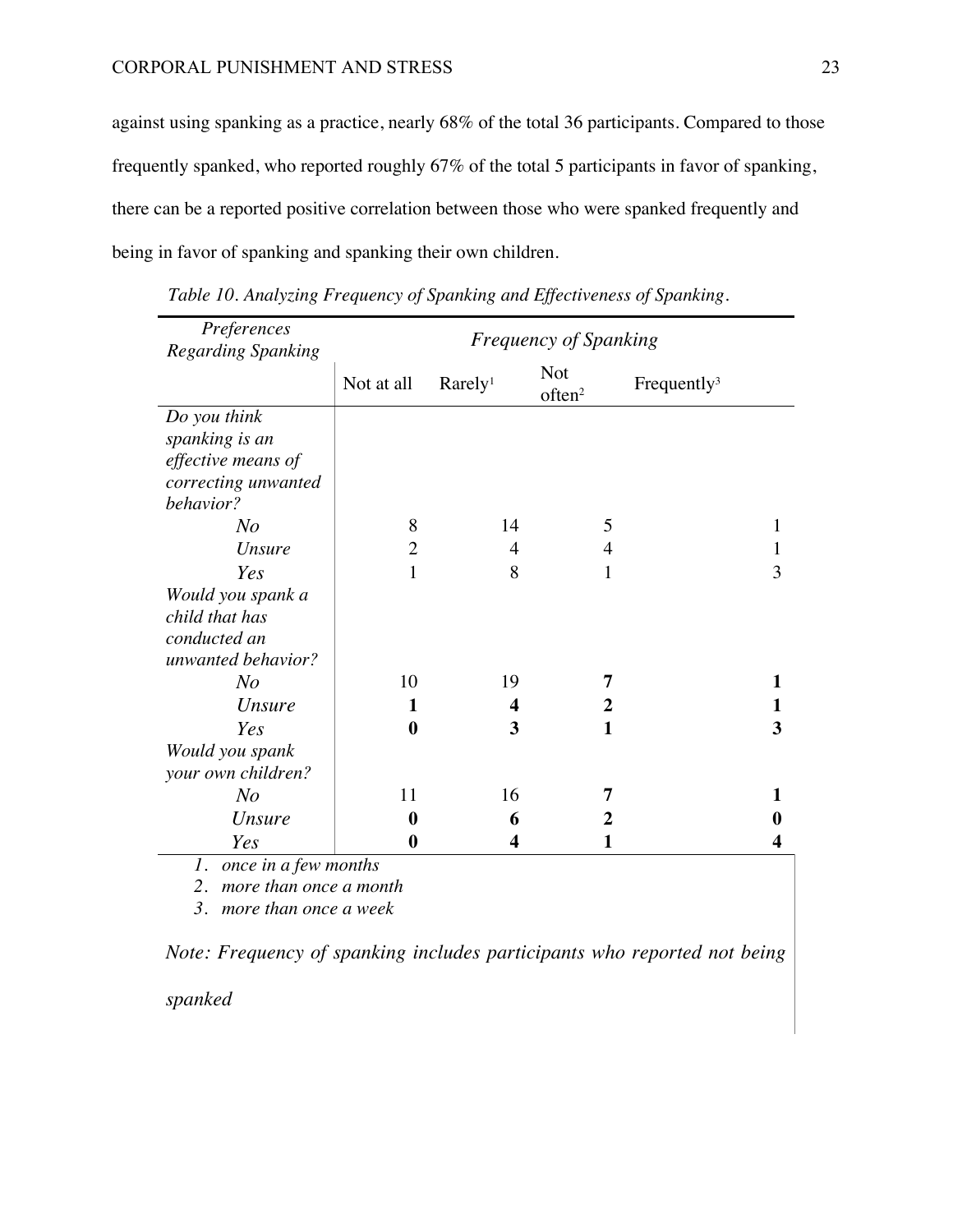Those who were spanked in some capacities, while largely against the use of spanking, were more likely to believe that spanking should only be used as a last resort. Those frequently spanked (Table 11) were in favor of spanking, but either as a combined punishment or as a last resort.

| <i>Frequency of</i> | Should spanking Be Used as a Punishment? |                           |                  |                             |
|---------------------|------------------------------------------|---------------------------|------------------|-----------------------------|
| <b>Spanking</b>     |                                          |                           |                  |                             |
|                     | Effective<br>on its                      | Conjunction<br>with other | Never be<br>used | Should only<br>be used as a |
|                     | own                                      | punishment                |                  | last resort                 |
| Not at all          | 0                                        | $\mathcal{O}$             | 9                | $\mathcal{D}_{\mathcal{L}}$ |
| Infrequently        | 1                                        | 2                         | 14               | 9                           |
| Not Often           | $\theta$                                 |                           | 4                | 5                           |
| Frequently          | $\Omega$                                 | 2                         | 0                | 3                           |
| <b>Grand Total</b>  | 1                                        | 5                         | 27               | 19                          |

*Table 11. Comparison of Frequency of Spanking and Use of Spanking as a Punishment.* 

*1. once in a few months*

*2. more than once a month*

*3. more than once a week*

*Note: Frequency of spanking includes participants who reported not being spanked*

Those who reported that the severity of spanking was in line with their actions were more likely to endorse the effectiveness of spanking (33% of total participants, Table 12). Twentyseven participants (50%) reported that spanking should never be used, most of whom reported being spanked in some capacity. Regardless of the severity of spanking, participants were against the use of spanking as a practice. Among those who were spanked, those who felt that the spankings were justified or that they were harsh but not extreme were more likely to report the use of spanking as a last resort (41% of 34 participants).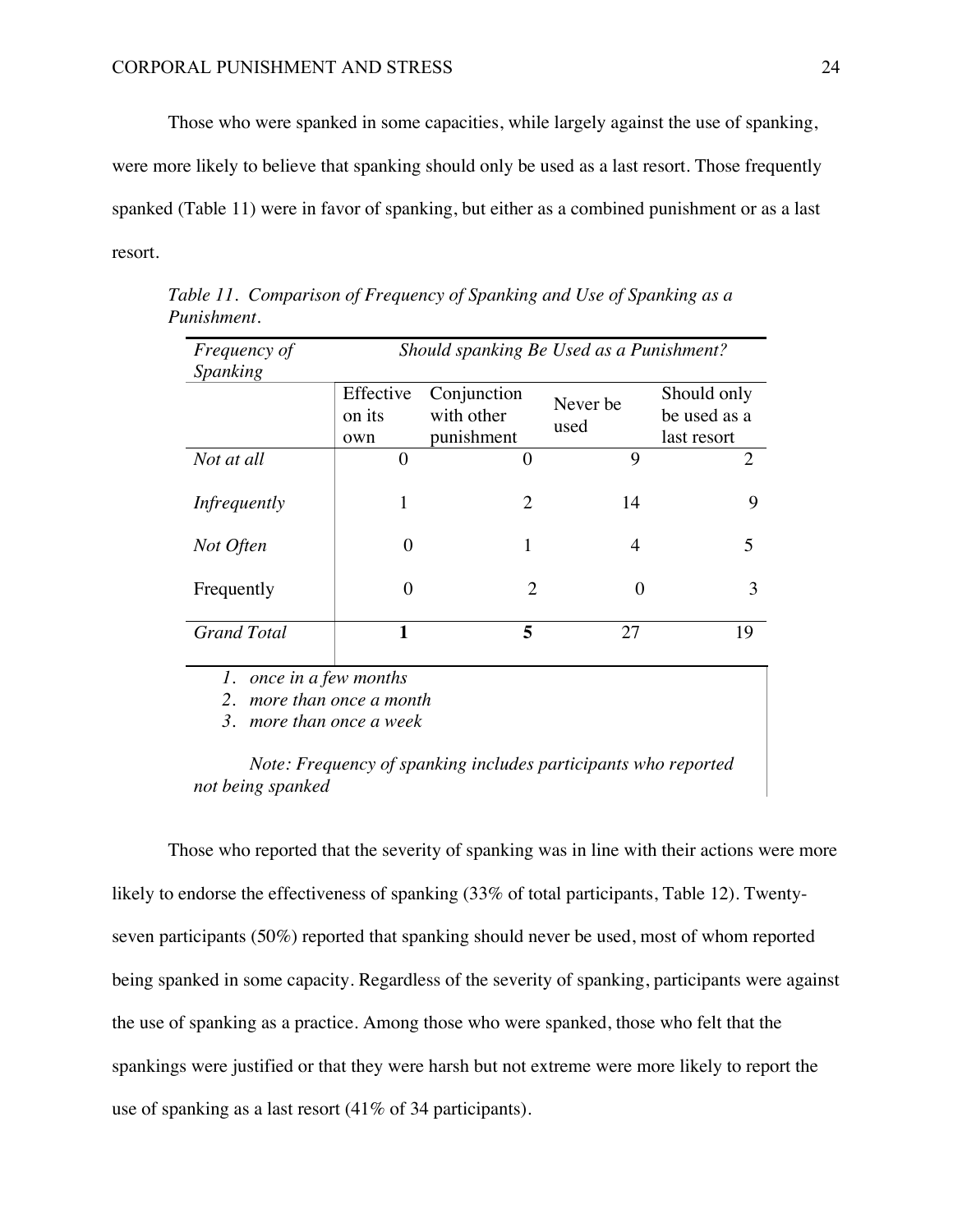| Severity of<br><b>Spanking</b> | Count of How Spanking is Viewed as a |                                                             |                          |                                    |
|--------------------------------|--------------------------------------|-------------------------------------------------------------|--------------------------|------------------------------------|
|                                | Punishment                           |                                                             |                          |                                    |
|                                | Effective<br>on its<br>own           | Should be used in<br>conjunction with<br>another punishment | Should<br>not be<br>used | Should only<br>be a last<br>resort |
| I wasn't spanked               | $\theta$                             | 0                                                           | 9                        | $\overline{2}$                     |
| It was justified               | 1                                    | 4                                                           | 6                        |                                    |
| It was a little<br>harsh       | $\Omega$                             | 1                                                           | 8                        | 7                                  |
| It was extremely<br>harsh      | $\Omega$                             | $\theta$                                                    | $\overline{4}$           | 3                                  |
| Grand                          | $\mathbf{1}$                         | 5                                                           | 27                       | 19                                 |
| Total                          |                                      |                                                             |                          |                                    |

*Table 12. Comparison of Severity of Spanking and Use of Spanking as a Punishment.*

## *Relationship Findings*

Using the Negative Event (hassle) and Positive (uplift) Scales for University Students, students were asked several questions pertaining to personal care, interpersonal relationships, and school and work life. It was found that those who were frequently spanked exhibited extreme instability in times of stress or uncertainty, such as when dealing with bad academics or conflict within their relationships (platonic, familial, or intimate). Those who were spanked frequently and those who were harshly spanked also exhibited higher stress when faced with instability in their interactions with authority figures (in this case, professors) as well. Across the board, those who were frequently spanked, harshly spanked, or spanked in combination with another punishment showed positive significance in needing positive feedback from partners and positive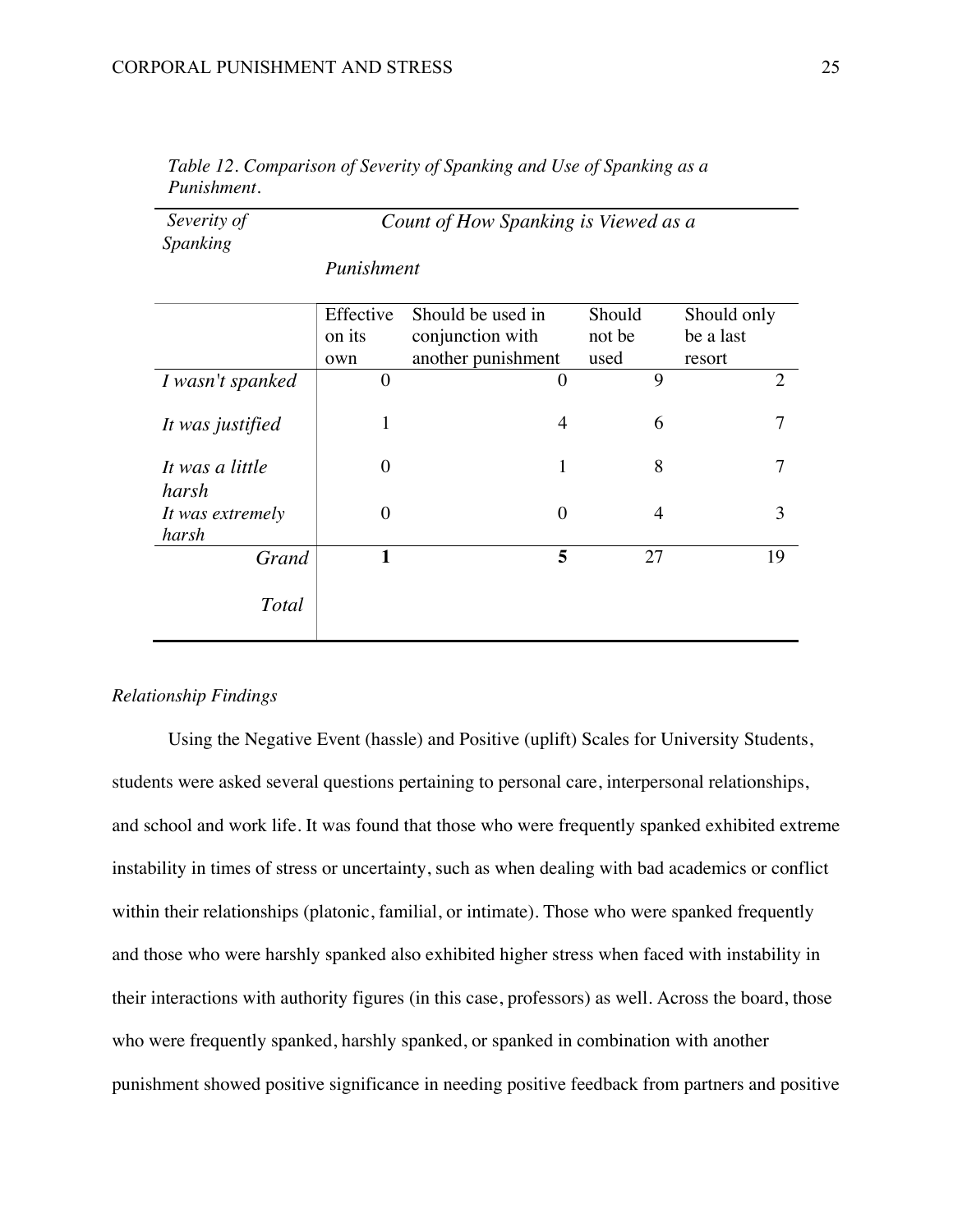significance in being impacted by negative feedback from professors; Those who were frequently spanked, spanked harshly or spanked in combination with other punishments are extremely likely to seek and depend on validation from intimate partners and authority figures. Those who were spanked in conjunction with other punishments, however, were more likely to heavily depend on their well-being on the status of relationships outside of their families while showing extreme aversion towards their parents. In terms of emotional regulation in all data sets, those frequently spanked, harshly spanked, or spanked with other punishments reported being more easily frustrated (r=0.374, p<.05; r=0.274, p<.05; r=0.373, p<.05, respectively).

Survey results showed significant relations between the frequency of spanking, severity of spanking, combined punishments, and attitude towards interpersonal relationships. All three focuses showed significant results in relation to receiving positive feedback from partners  $(r=0.506, p<.05; r=0.411, trend p=0.052; r=0.350, p<.01, respectively).$  Those who were frequently spanked, spanked harshly, or spanked in combination with other punishments were significantly likely to place a high value on their relationships with partners and authority figures; lack of validation from intimate partners and authority figures causes them to be stressed out. Correlation is also present between the frequency of spanking, the severity of spanking, and valuing time alone. Those who were frequently spanked also reported a significant negative correlation with spending time with relatives  $(r=0.369, p<.01)$ . Correlation is shown between the frequency of spanking, combined punishments, and receiving negative feedback from professors ( $r=0.316$ ,  $p<.05$ ;  $r=0.303$ ,  $p<.05$  respectively), as well as receiving negative communication from professors ( $r=0.303$ ,  $p<.05$ ;  $r=0.313$ ,  $p<.05$ , respectively). Those frequently spanked and spanked with combined punishment also reported being extremely impacted by conflict from partners ( $r=0.458$ ,  $p<.05$ ;  $r=0.304$ ,  $p<.05$ , respectively). Those harshly spanked and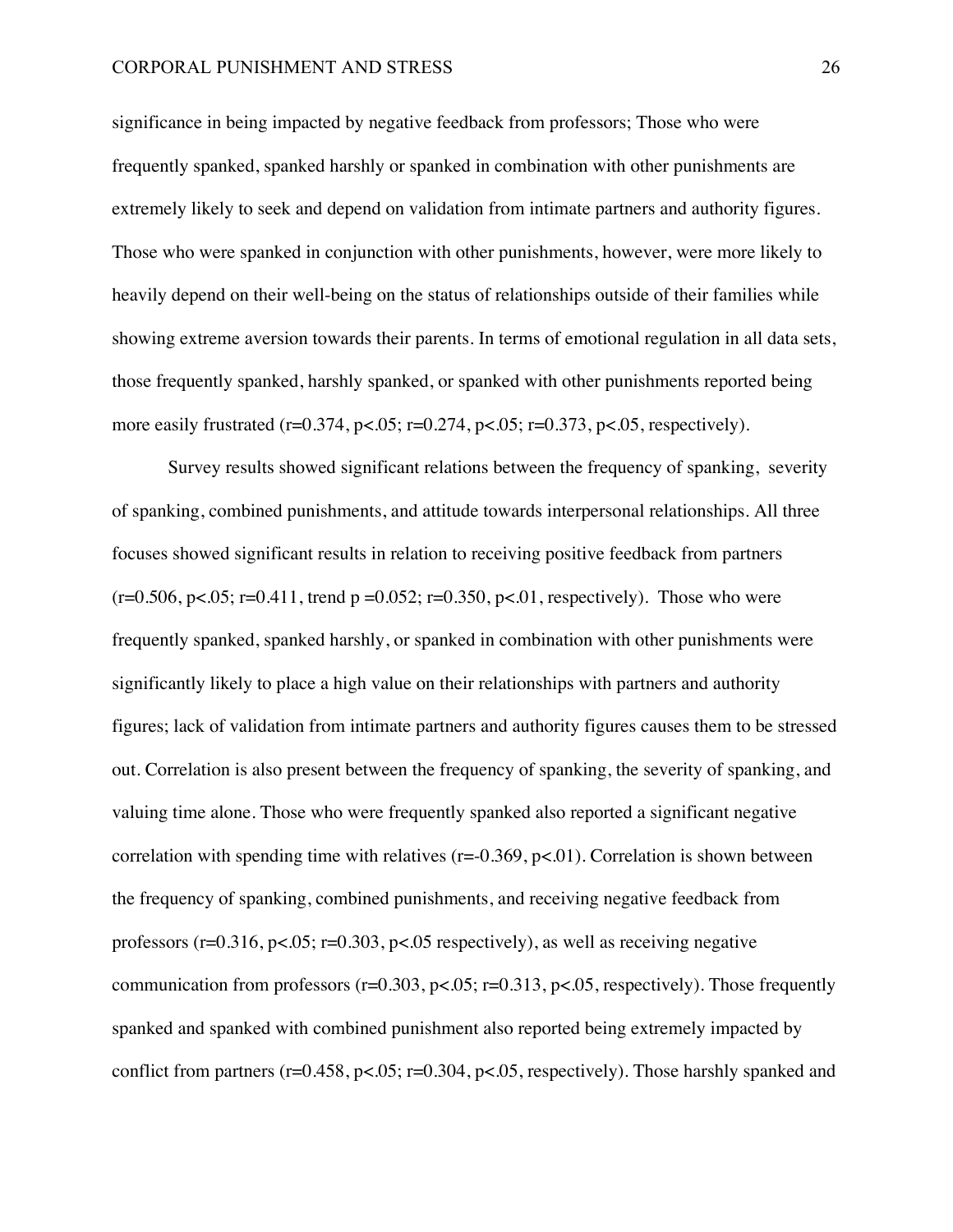given combined punishments are more prone to being negatively impacted by perceived instability in relationships with intimate partners and are more insecure and anxious when dealing with authority figures.

### **Discussion**

Those with frequent spankings reported the most significant data across all survey subjects. Significant data was heavily focused between social interactions, relationships with partners, and academic success; this suggests that children who are more frequently spanked have a higher risk of developing anxiety, a need to be in control of their environment, overdependency on partners, overvaluing authority figures, and are more prone to having a heavy critique of themselves. The severity of spanking was the second most significant, mainly focused on social interactions and relationships with family, partners, and friends. Those harshly spanked were more prone to anxiousness, self-consciousness, self-soothing, avoidance of family, and dependency on intimate partners and friends in lieu of family connections. Combined punishments reported data focused on family and personal health, with a significant portion of participants self-reporting diagnosis of developmental or depressive disorders as well as a stronger desire and willingness to receive counseling. Those who received spankings with other punishments presented higher avoidance of family members and increased awareness of mental health. This is particularly interesting because combined punishments are often thought of as being more fair and less harmful to the child than simply using spanking. Significant data of those who received combined punishments were quite low compared to those frequently or harshly spanked, and the data given is focused on familial relationships and personal health. Further research is needed to determine exactly why the combined punishment data is presented in such a manner.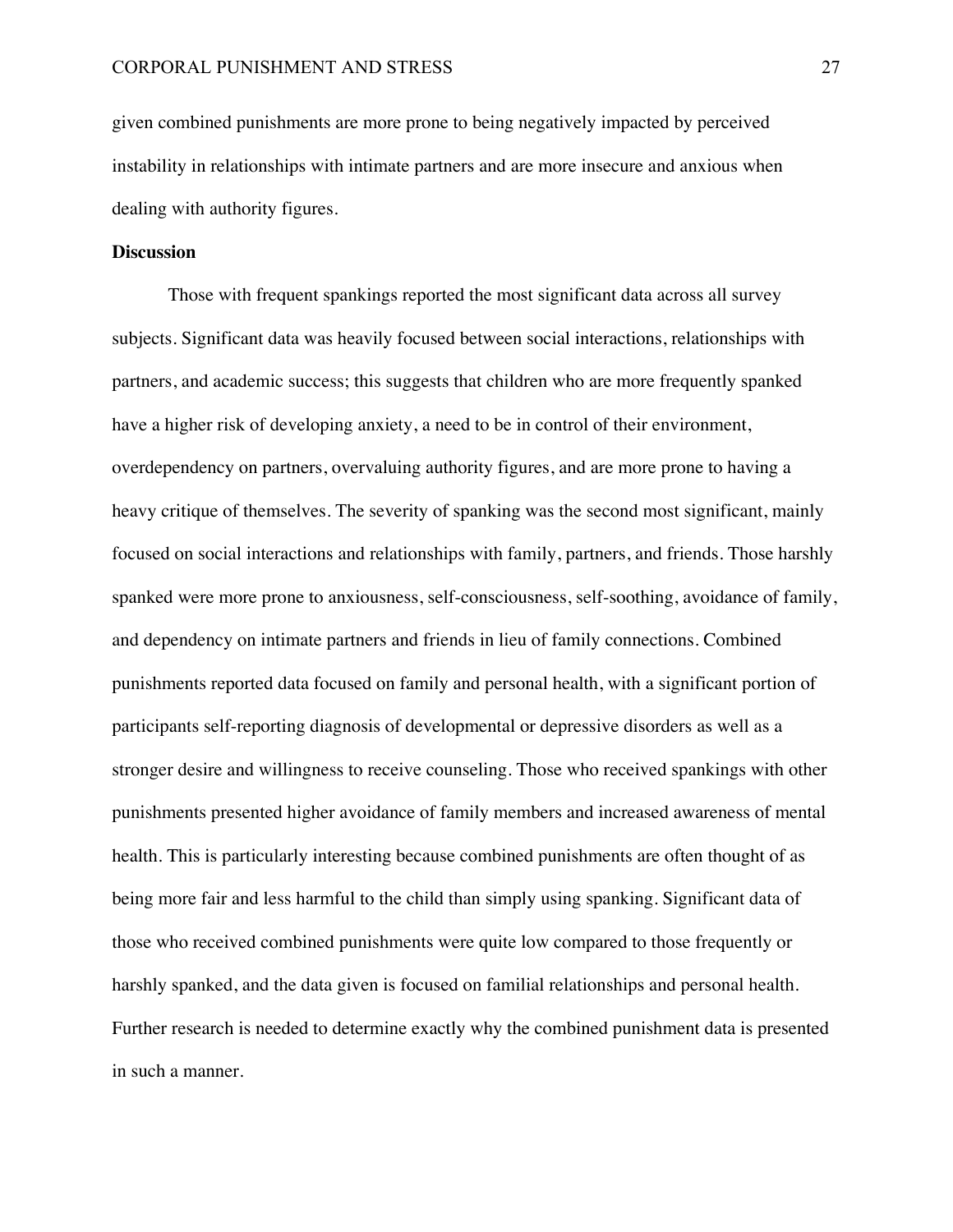### **Conclusion**

This study sought to observe the stress levels of adults who experienced childhood spanking by conducting a series of questionnaires from which statistical analysis was applied. From previous studies' data on spanking, it was expected that frequently spanked individuals would report increased anxiety, reduced socialization, and reduced emotional regulation in times of stress. It was also expected that, regardless of frequency or severity, those who were spanked would report lower emotional and physical health regulation and higher mental health diagnoses. Through my study, I was able to conclude that both of these hypotheses were correct. The results from this study have shown the severity of the long-term effects of spanking, particularly in adults' ability to regulate emotions and stress, something that is a necessity when dealing with constant life changes within careers and relationships. If adults cannot properly manage their emotions and are rigid to changing environments, they will be hindered in their personal and professional lives. The results of the study also demonstrated that those who were spanked reported higher rates of health diagnoses; healthcare providers may use a history of spanking as a factor when considering diagnoses in conjunction with physical and emotional abuse.

Quite interesting were student responses to open-ended questions; many of the students, when asked why spanking is used, stated that it is used mostly due to generational habit than any real effectiveness in changing child behavior. While results ultimately did reflect the hypotheses, the data collected is limited in its scope of representation. Because data was heavily centered on the responses of majority white, cis-gendered, heterosexual participants within the upper and lower-middle classes, it cannot be said that the data collected is a complete reflection of the population of UofSC. While UofSC is a predominantly white institution, minority students make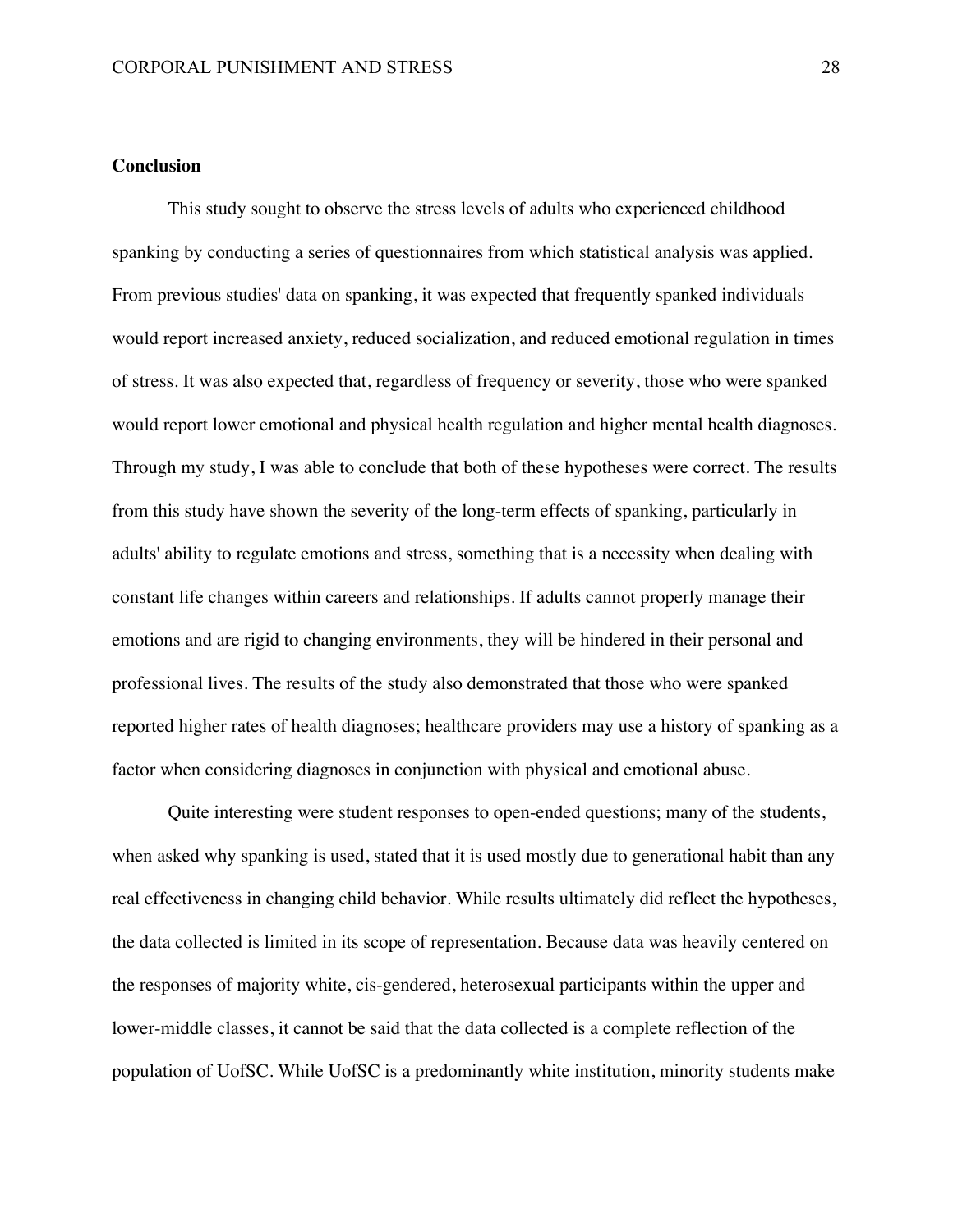up a sizeable demographic at the university, and receiving data from them would more accurately represent the thoughts of the student population at UofSC as ethnically diverse students may answer completely different from transgender students or international students. If given a chance to redo this study, prioritization would be made to promote the survey to a wider variety of UofSC students in order to represent those students more accurately. A wider diversity in participant demographics could potentially reflect data that has been presented in previous studies and possibly present new data, particularly when family dynamics are taken into consideration.

### **Future Endeavors**

Further studies of this topic may focus primarily on the use of spanking combined with other punishments, as these participants proved to be more in tune with their mental health, selfreporting developmental or depressive disorders, and a higher willingness to pursue counseling. These participants also reported being more distant towards family members, particularly parents, so observing this topic further may shed interesting information on combined punishments that were not previously considered. Are all combined punishments detrimental to the child's bonding towards parents, or are there specific combinations such as conversations followed by spankings or vice versa that cause those children to be more averse towards their parents? Another topic that would be interesting to observe in relation to spanking is the observation of familial ranking and spankings. Within this data set, participants ranged from only children to youngest children, but further studying focused on birth order, punishment, and how participants interact with parents, siblings, and other family may prove significant data, as parents often utilize completely different methods of punishments with each child. Are those from larger families more or less connected to their families despite being spanked, do older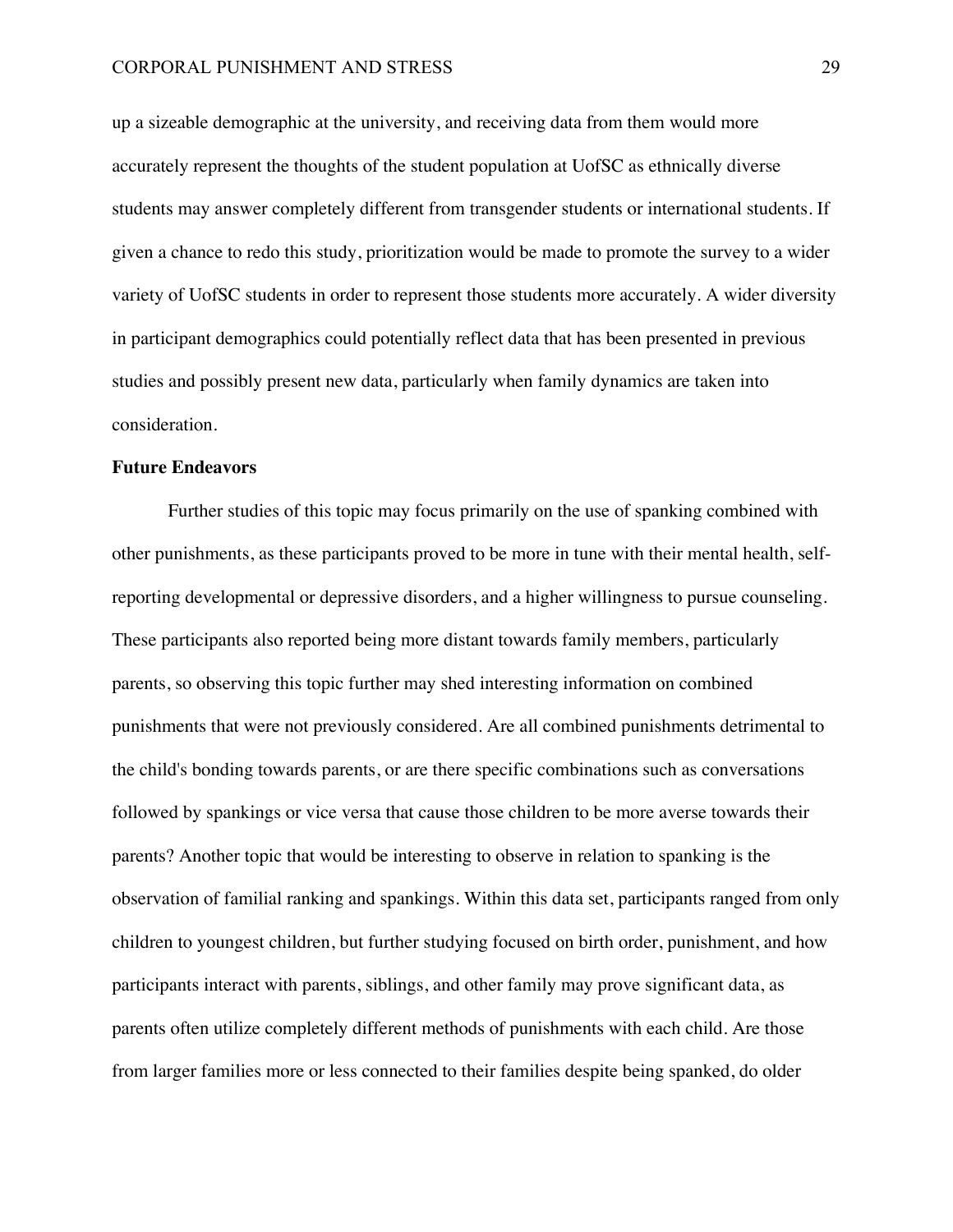### CORPORAL PUNISHMENT AND STRESS 30

children hold more adversity than youngest ones, and how does this affect how each sibling interacts with each other? Immigrant status and traditional, single parent and nontraditional homes must also be taken into consideration, as well as socioeconomic class. Are poorer parents more likely to spank than richer parents, and are richer parents more willing to use combined punishments? Are immigrant parents or those who are second or third-generation immigrants more likely to spank their children than those who are not immigrants? Further research design can be focused on in-person testing, through which monitoring of the amygdala and heart rate can be conducted while participants are presented with varying situations of punishments in order to quantitatively observe the stress levels of those who were spanked frequently, spanked harshly, or given combined punishments. In particular, observing negative versus positive punishment and reinforcement compared to corporal punishment through readings and simulations in order to see how participants contextualize spanking as a discipline.

### **Limitations**

Covid-19 regulations are a major limitation in how the study was designed and conducted, as in-person testing and monitoring were not possible. Given the time frame of the data collection, it is possible that a longer study would have presented a larger data set from which more accurate data could have been analyzed. A longer study may have also allowed for the analysis of multiple data sets in addition to participant stress levels. Initial formatting of the study could have also been improved upon, with initial data collection done through a three-part survey; perhaps starting with a combined survey would have lent a larger sample size, leading to a more comprehensive data analysis.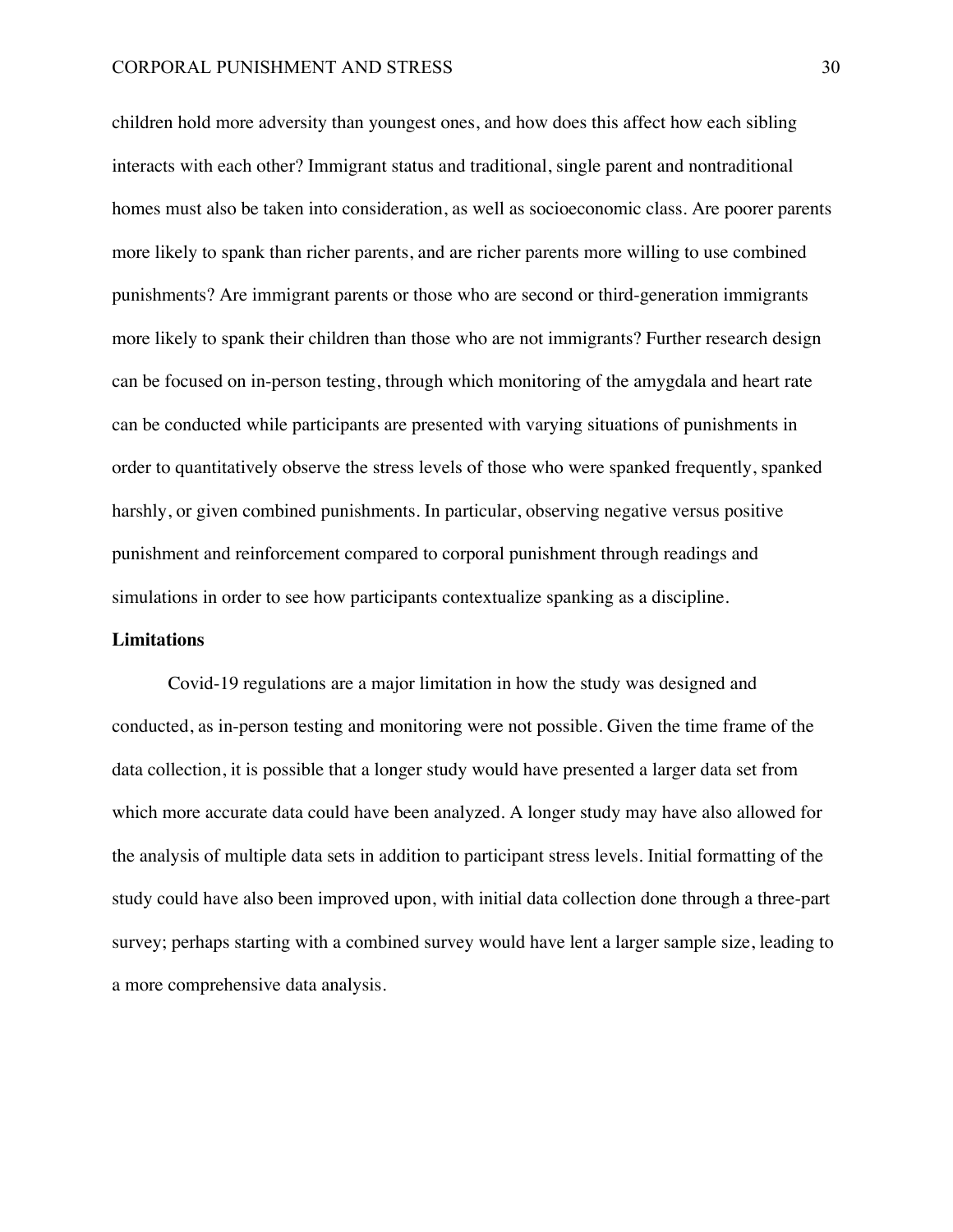### **References**

- Afifi, T. O., Ford, D., Gershoff, E. T., Merrick, M., Grogan-Kaylor, A., Ports, K. A., MacMillan, H. L., Holden, G. W., Taylor, C. A., Lee, S. J., & Peters Bennett, R. (2017). Spanking and adult mental health impairment: The case for the designation of spanking as an adverse childhood experience. Child abuse & neglect, 71, 24–31. https://doi.org/10.1016/j.chiabu.2017.01.014
- Butler, S. (1905). *Hudibras: Written in the Time of the Late Wars* (A.R. Waller, Ed.). Cambridge

University Press. (Original work published 1684).

- Durrant, J., & Ensom, R. (2012). Physical punishment of children: lessons from 20 years of research. CMAJ : Canadian Medical Association journal = journal de l'Association medicale canadienne, 184(12), 1373–1377. https://doi.org/10.1503/cmaj.101314
- Geltner G. (2014) History of Corporal Punishment. In: Bruinsma G., Weisburd D. (eds) Encyclopedia of Criminology and Criminal Justice. Springer, New York, NY. https://doi.org/10.1007/978-1-4614-5690-2\_276
- Gershoff E. T. (2013). Spanking and Child Development: We Know Enough Now to Stop Hitting Our Children. *Child development perspectives, 7(3),* 133–137. https://doi.org/10.1111/cdep.12038
- Grusec JE, Goodnow JJ (1994). Impact of parental discipline methods on the child's internalization of values: A reconceptualization of current points of view. *Developmental Psychology.* 1994;30:4–19.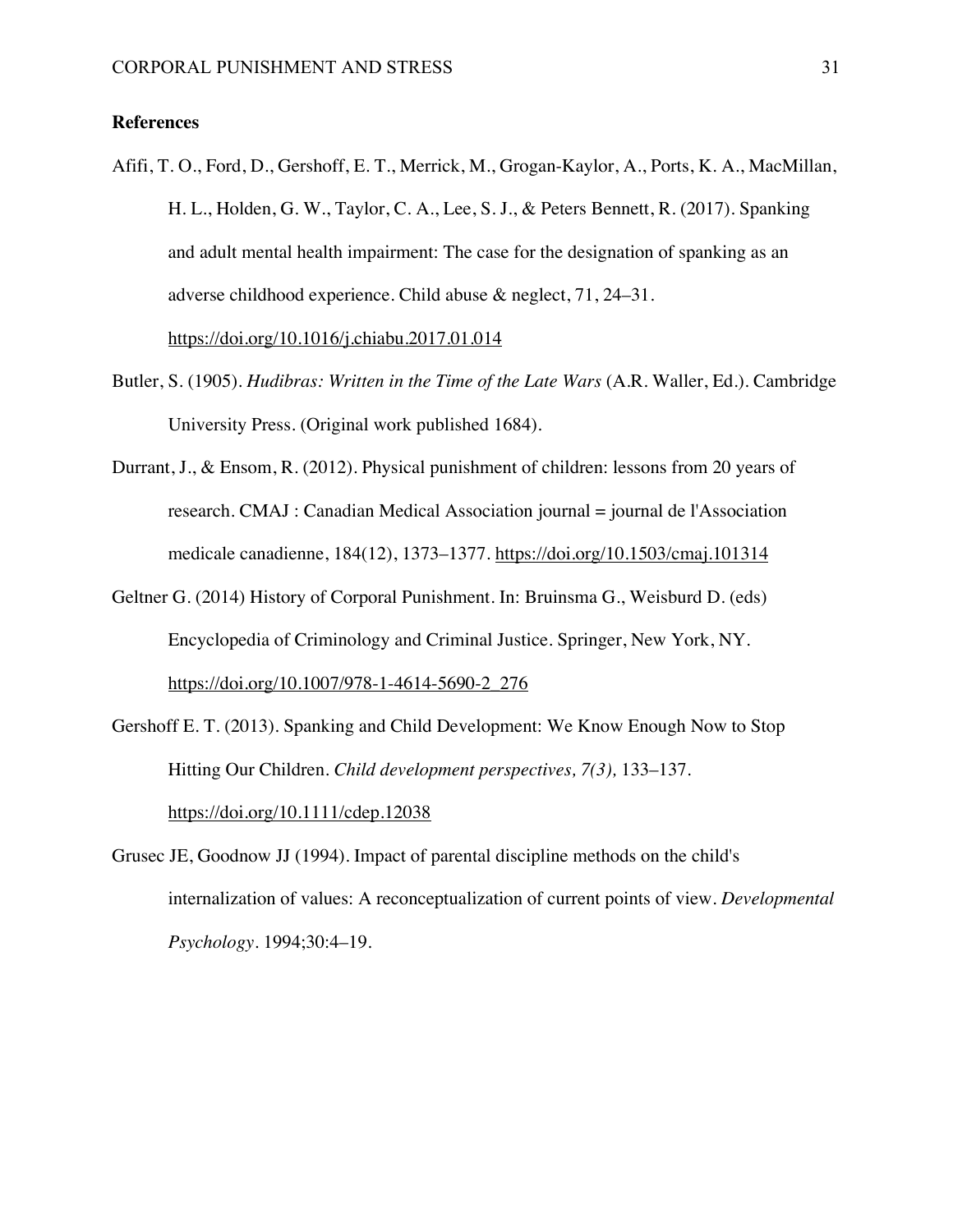- Hecker, T., Hermenau, K., Isele, D., & Elbert, T. (2014). Corporal Punishment Checklist [Database record]. Retrieved from PsycTESTS. doi: https://dx.doi.org/10.1037/t34448- 000
- History of corporal punishment. Apt Parenting. (2020, July 18). Retrieved January 21, 2022, from https://aptparenting.com/history-of-corporal-punishment
- Mayberry, D. J. (2013). Negative Event (hassle) Scale for University Students. Measurement Instrument Database for the Social Science. Retrieved from www.midss.ie
- Mayberry, D. J. (2013). Positive Event (uplift) Scale for University Students. Measurement Instrument Database for the Social Science. Retrieved from www.midss.ie
- Neugebauer V. (2015). Amygdala pain mechanisms. Handbook of experimental pharmacology, 227, 261–284. https://doi.org/10.1007/978-3-662-46450-2\_13
- Sheu, Y., Polcari, A., Anderson, C. M., & Teicher, M. H. (2010). Harsh corporal punishment is associated with increased T2 relaxation time in dopamine-rich regions. NeuroImage, 53(2), 412-419. doi:http://dx.doi.org.pallas2.tcl.sc.edu/10.1016/j.neuroimage.2010.06.043
- Steele, L. (2018). A brief (and sordid) history of child discipline. Fatherly. Retrieved January 16, 2022, from https://www.fatherly.com/parenting/how-child-discipline-has-changed-abrief-history/
- Tomoda, A., Suzuki, H., Rabi, K., Sheu, Y. S., Polcari, A., & Teicher, M. H. (2009). Reduced prefrontal cortical gray matter volume in young adults exposed to harsh corporal punishment. NeuroImage, 47 Suppl 2(Suppl 2), T66–T71.

https://doi.org/10.1016/j.neuroimage.2009.03.005

Turner, H. A., & Kopiec, K. (2006). Corporal Punishment Measure [Database record]. Retrieved from PsycTESTS. doi: https://dx.doi.org/10.1037/t24424-000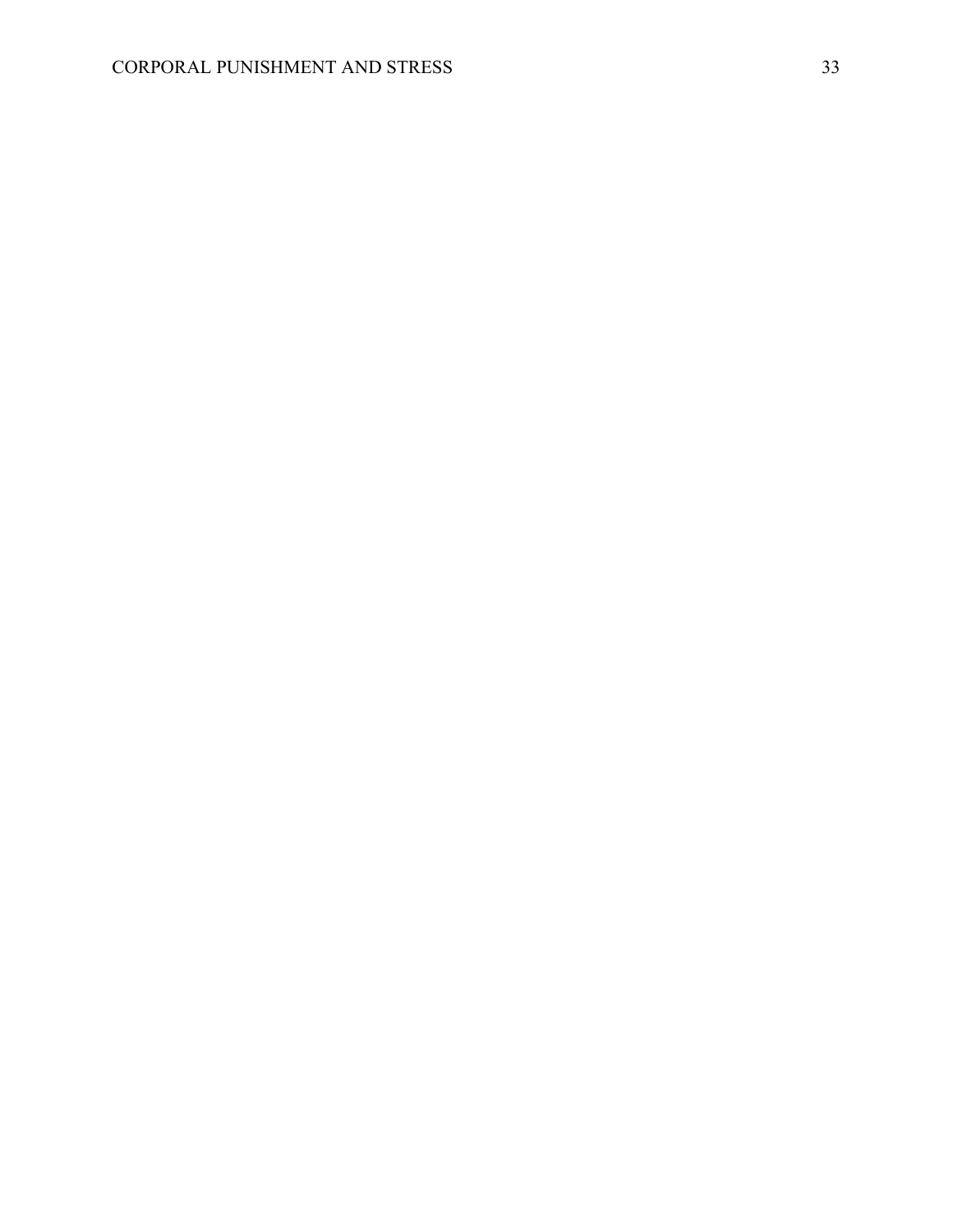### **Appendix: Survey vs. 2**

Description Thank you for participating in this survey! The data from this survey will be used to help me write my senior thesis on the stress levels of adults who experienced spanking as a punishment as children. The data from this survey will remain anonymous and will not be used in anything beyond my thesis, so please do your best to answer each to the best of your ability.

This survey contains questions relating to your relationships with friends, coworkers, authority figures, family, and yourself, as well as stress measurements. Part Two of the survey focuses on interpersonal and intrapersonal relationships

By continuing you agree to participate in this study.

### **Demographic Information**

- **1** What is your religious affiliation?
	- ( ) christian
	- ( ) muslim
	- ( ) jewish
	- ( ) buddist
	- ( ) hindu
	- ( ) sikh
	- ( ) other
	- ( ) atheist
	- ( ) agnostic
	- ( ) uncertain
	- ( ) prefer not to answer
- **2** If you chose other above, please specify.
- **3 .** Are you an immigrant to the USA or a child of immigrants?
	- ( ) Yes
	- ( ) No
	- ( ) Other
- **4** If yes, which generation?
	- ( ) first-gen immigrant
	- ( ) second-gen immigrant (parents are immigrants)
	- ( ) third gen immigrant (grandparents are immigrants)
	- ( ) not an immigrant/fourth-gen or older
	- ( ) Other
- **5** What was the socioeconomic status of your family growing up?
	- ( ) below poverty
	- ( ) poor
	- ( ) lower middle class
	- ( ) upper-middle-class
	- ( ) wealthy
	- ( ) unsure
	- ( ) prefer not to answer
	- ( ) Other

#### **Relationship with friends**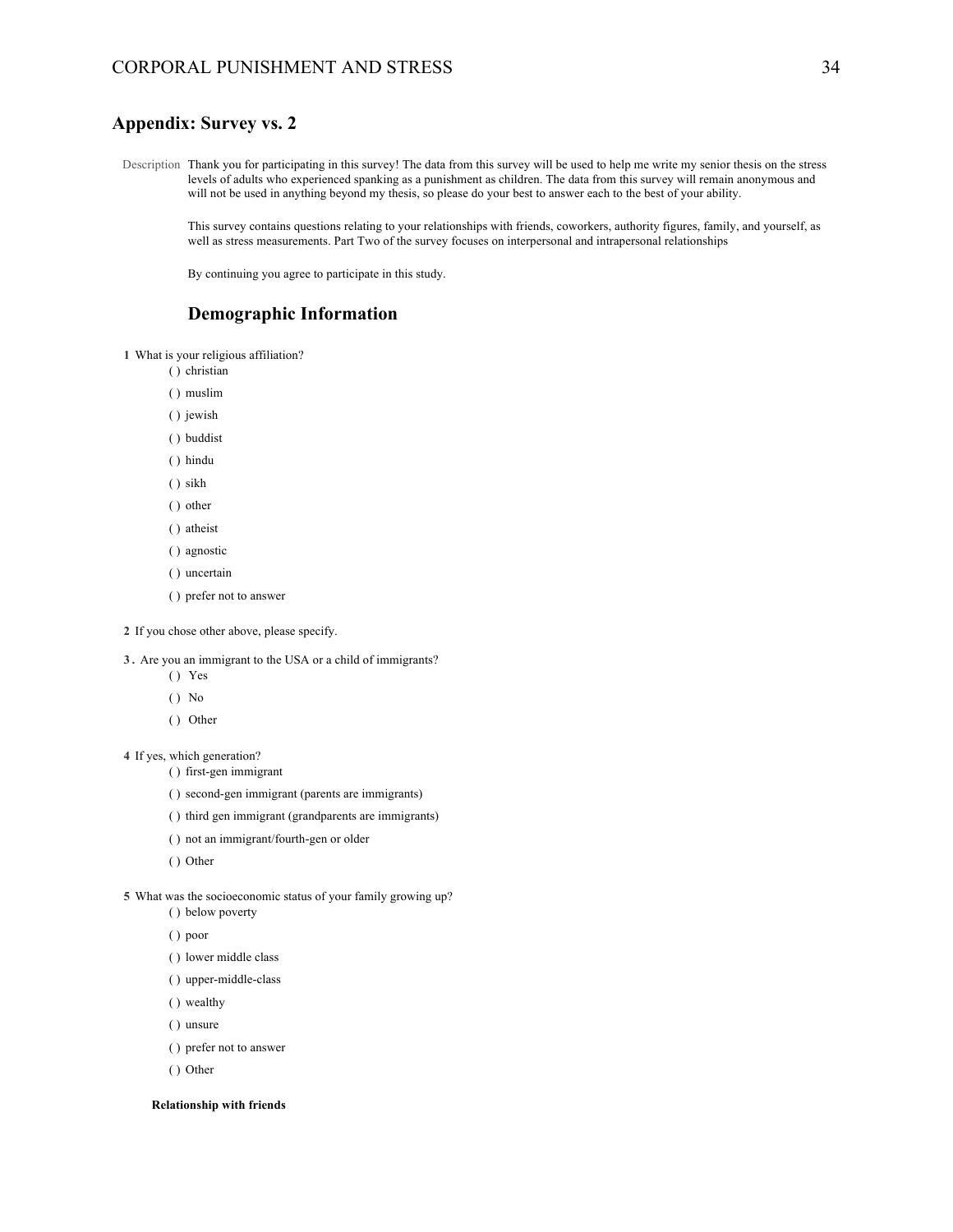### CORPORAL PUNISHMENT AND STRESS 35

| 6. How impacted are you by negative feedback from friends?<br>() Not at All () Very little () A little () Somewhat () Moderately () To a Great Extent    |
|----------------------------------------------------------------------------------------------------------------------------------------------------------|
|                                                                                                                                                          |
| 7. How impacted are you by negative communication from friends?                                                                                          |
| () Not at All () Very little () A little () Somewhat () Moderately () To a Great Extent                                                                  |
| 8 How impacted are you by conflict with friends?                                                                                                         |
| () Not at All () Very little () A little () Somewhat () Moderately () To a Great Extent                                                                  |
|                                                                                                                                                          |
| 9 How much do you value receiving support from friends?<br>() Not at All () Very little () A little () Somewhat () Moderately () To a Great Extent       |
|                                                                                                                                                          |
| 10 How much do you value giving support to friends?                                                                                                      |
| () Not at All () Very little () A little () Somewhat () Moderately () To a Great Extent                                                                  |
| 11 How much do you value positive feedback from friends?                                                                                                 |
| () Not at All () Very little () A little () Somewhat () Moderately () To a Great Extent                                                                  |
|                                                                                                                                                          |
| 12 How much do you value positive communication with friends?<br>() Not at All () Very little () A little () Somewhat () Moderately () To a Great Extent |
|                                                                                                                                                          |
| 13 How much do you value positive communication with friends?                                                                                            |
| () Not at All () Very little () A little () Somewhat () Moderately () To a Great Extent                                                                  |

#### **Relationship with family**

- **1 4** How impacted are you by negative communication from your parents? ( ) Not at All ( ) Very little ( ) A little ( ) Somewhat ( ) Moderately ( ) To a Great Extent
- **1 5** How impacted are you by conflicts with your parents? ( ) Not at All ( ) Very little ( ) A little ( ) Somewhat ( ) Moderately ( ) To a Great Extent
- **1 6** How impacted are you by negative feedback from your parents? ( ) Not at All ( ) Very little ( ) A little ( ) Somewhat ( ) Moderately ( ) To a Great Extent
- **1 7** How impacted are you by conflict with your relatives other than your parents? ( ) Not at All ( ) Very little ( ) A little ( ) Somewhat ( ) Moderately ( ) To a Great Extent
- **1 8** How impacted are you by negative feedback from your relatives other than your parents? ( ) Not at All ( ) Very little ( ) A little ( ) Somewhat ( ) Moderately ( ) To a Great Extent
- **1 9** How enjoyable do you find doing activities with your relatives other than your parents? ( ) Not at All ( ) Very little ( ) A little ( ) Somewhat ( ) Moderately ( ) To a Great Extent
- **2 0** How much do you value positive feedback from your parents? ( ) Not at All ( ) Very little ( ) A little ( ) Somewhat ( ) Moderately ( ) To a Great Extent
- **2 1** How much do you value doing activities with your parents? ( ) Not at All ( ) Very little ( ) A little ( ) Somewhat ( ) Moderately ( ) To a Great Extent
- **2 2** How much do you value receiving support from your parents? ( ) Not at All ( ) Very little ( ) A little ( ) Somewhat ( ) Moderately ( ) To a Great Extent
- **2 3** How much do you value the opinion of your parents? ( ) Not at All ( ) Very little ( ) A little ( ) Somewhat ( ) Moderately ( ) To a Great Extent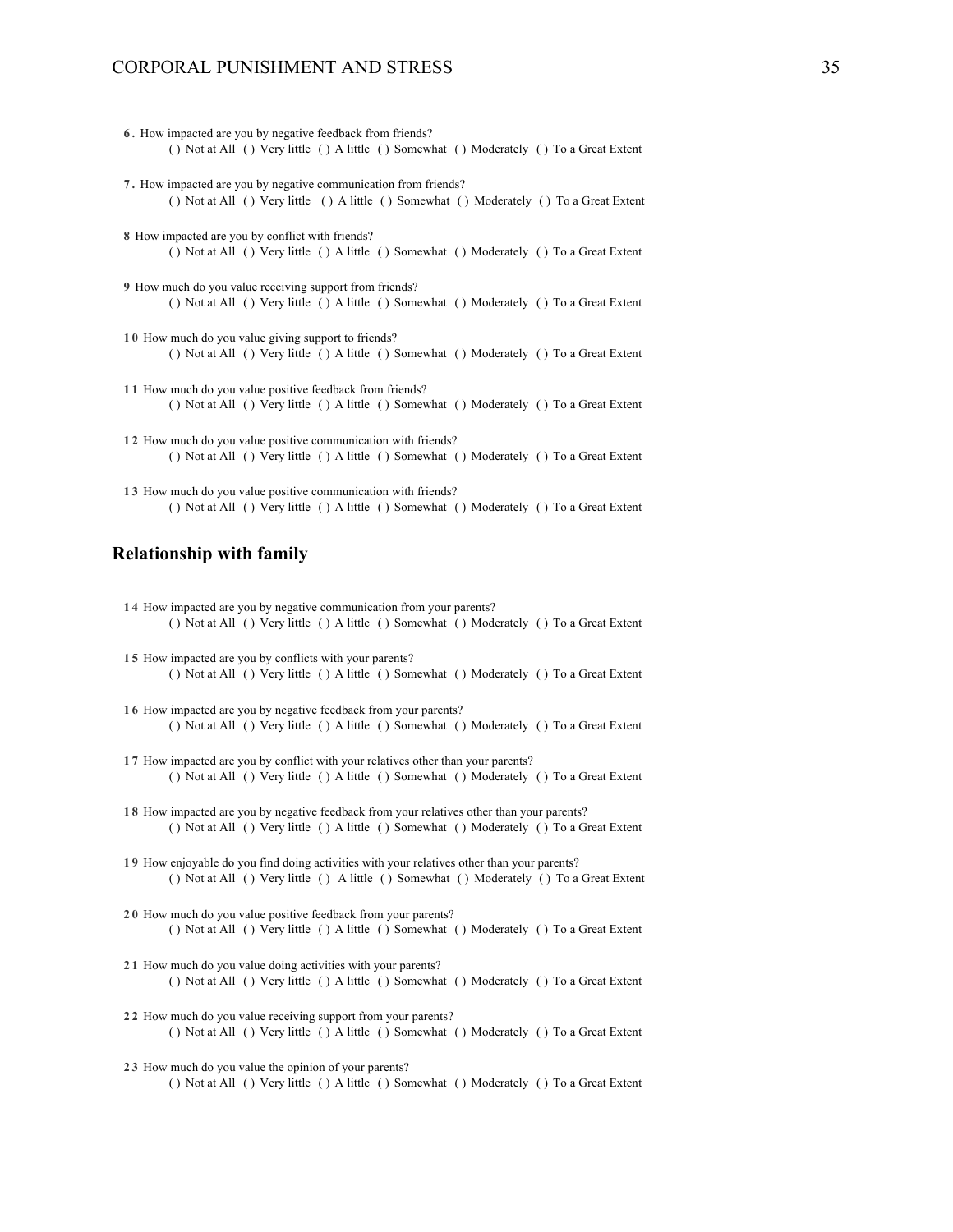### CORPORAL PUNISHMENT AND STRESS 36

#### **The next questions involve your social interactions with peers.**

- **2 4** How impacted are you by negative communication from your peers? ( ) Not at All ( ) Very little ( ) A little ( ) Somewhat ( ) Moderately ( ) To a Great Extent **2 5** How impacted are you by conflicts with your peers? ( ) Not at All ( ) Very little ( ) A little ( ) Somewhat ( ) Moderately ( ) To a Great Extent **2 6** How easy is it for you to do tasks with your peers, such as group projects or presentations? ( ) Extremely difficult ( ) Difficult ( ) A little difficult ( ) Somewhat easy ( ) Moderately easy ( ) Extremely Easy **2 7** How enjoyable do you find social events? ( ) Not at All ( ) Very little ( ) A little ( ) Somewhat ( ) Moderately ( ) Extremely **2 8** How likely are you to go to a party or large gatherings? ( ) Not at All ( ) Very little ( ) A little ( ) Somewhat ( ) Moderately ( ) Extremely **2 9** How likely are you to go out for drinks with friends or peers? ( ) Not at All ( ) Very little ( ) A little ( ) Somewhat ( ) Moderately ( ) Extremely **3 0** How much do you enjoy your college? ( ) Not at All ( ) Very little ( ) A little ( ) Somewhat ( ) Moderately ( ) To a Great Extent **3 1** How much do you enjoy the events held at your campus? ( ) Not at All ( ) Very little ( ) A little ( ) Somewhat ( ) Moderately ( ) To a Great Extent **3 2** How much do you value receiving support from your peers? ( ) Not at All ( ) Very little ( ) A little ( ) Somewhat ( ) Moderately ( ) To a Great Extent **3 3** How much do you value positive feedback from your peers? ( ) Not at All ( ) Very little ( ) A little ( ) Somewhat ( ) Moderately ( ) To a Great Extent **3 4** How much do you value receiving support from your coworkers? ( ) Not at All ( ) Very little ( ) A little ( ) Somewhat ( ) Moderately ( ) To a Great Extent **3 5** How much do you value team-building activities? ( ) Not at All ( ) Very little ( ) A little ( ) Somewhat ( ) Moderately ( ) To a Great Extent **3 6** How much do you value giving support to your coworkers? ( ) Not at All ( ) Very little ( ) A little ( ) Somewhat ( ) Moderately ( ) To a Great Extent **3 7** How anxious do you get in social situations? ( ) Not at All ( ) Very little ( ) A little ( ) Somewhat ( ) Moderately ( ) Extremely **3 8** How anxious do you get at the thought of social situations? ( ) Not at All ( ) Very little ( ) A little ( ) Somewhat ( ) Moderately ( ) Extremely **3 9** How worried are you about making mistakes during social situations? ( ) Not at All ( ) Very little ( ) A little ( ) Somewhat ( ) Moderately ( ) Extremely **4 0** How likely are you to go out alone (for drinks, dinner)? ( ) Strongly Agree ( ) Agree ( ) Neither Agree nor Disagree ( ) Disagree
	- ( ) Strongly Disagree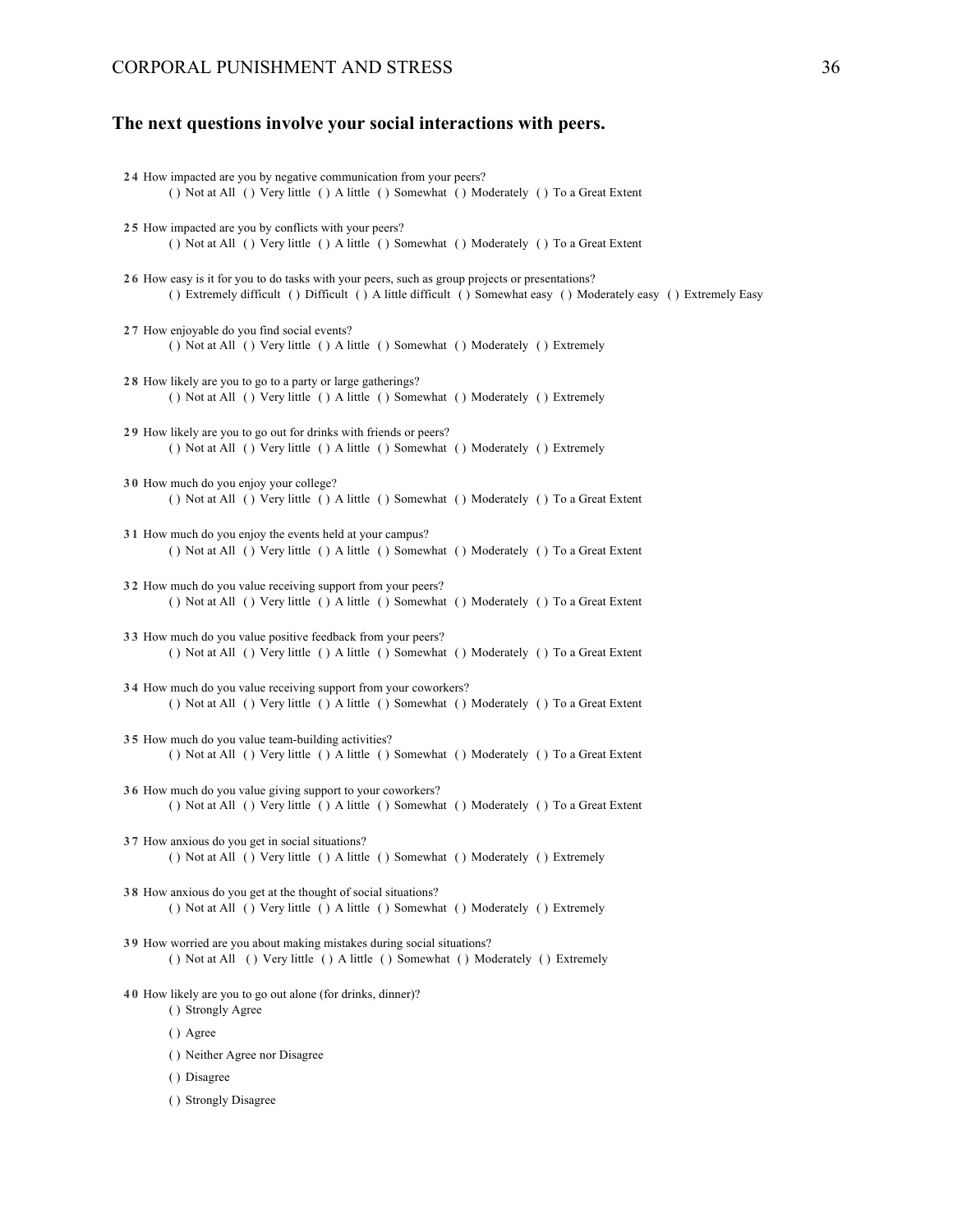- ( ) Not Applicable
- **4 1** How much do you value connecting with loved ones?
	- ( ) Strongly Agree
	- ( ) Agree
	- ( ) Neither Agree nor Disagree
	- ( ) Disagree
	- ( ) Strongly Disagree
	- ( ) Not Applicable

#### **4 2** How much do you value giving support to loved ones?

- ( ) Strongly Agree
- ( ) Agree
- ( ) Neither Agree nor Disagree
- ( ) Disagree
- ( ) Strongly Disagree
- ( ) Not Applicable
- **43** How likely are you to go to social events alone?
	- ( ) Strongly Agree
	- ( ) Agree
	- ( ) Neither Agree nor Disagree
	- ( ) Disagree
	- ( ) Strongly Disagree
	- ( ) Not Applicable

#### **4 4** How much do you value working in your community?

- ( ) Strongly Agree
- ( ) Agree
- ( ) Neither Agree nor Disagree
- ( ) Disagree
- ( ) Strongly Disagree
- ( ) Not Applicable

#### **4 5** How much do you value connecting with others on a spiritual level?

- ( ) Strongly Agree
- ( ) Agree
- ( ) Neither Agree nor Disagree
- ( ) Disagree
- ( ) Strongly Disagree
- ( ) Not Applicable
- **4 6** How much do you value giving to charities and nonprofits?
	- ( ) Strongly Agree
	- ( ) Agree
	- ( ) Neither Agree nor Disagree
	- ( ) Disagree
	- ( ) Strongly Disagree
	- ( ) Not Applicable
- **4 7** How easy is it for you to connect with new people?
	- ( ) Strongly Agree
	- ( ) Agree
	- ( ) Neither Agree nor Disagree
	- ( ) Disagree
	- ( ) Strongly Disagree
	- ( ) Not Applicable

### **Academic Performance**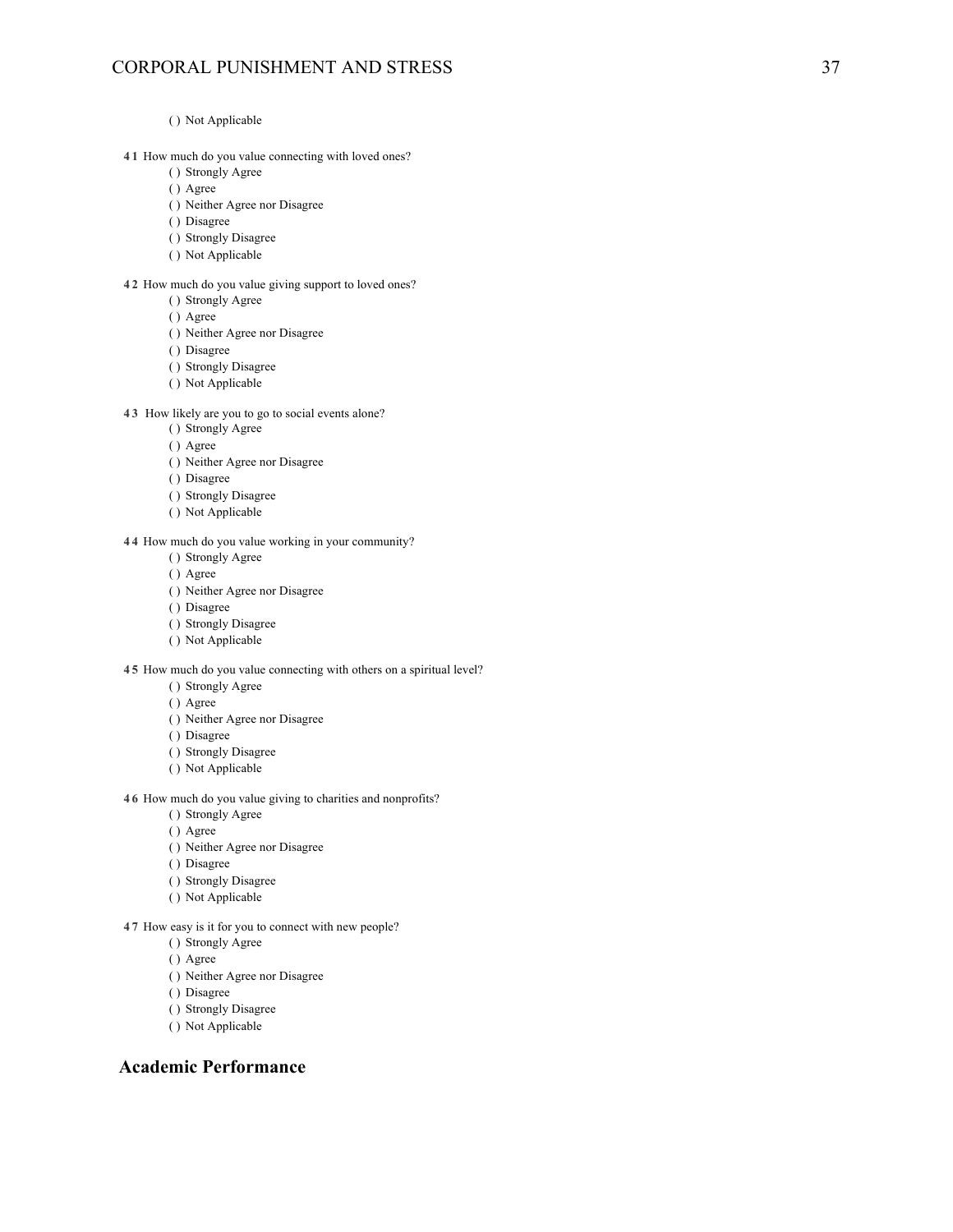### CORPORAL PUNISHMENT AND STRESS 38

- **4 8** How stressed are you by your study and class load?
	- ( ) Strongly Agree
	- ( ) Agree
	- ( ) Neither Agree nor Disagree
	- ( ) Disagree
	- ( ) Strongly Disagree
	- ( ) Not Applicable

#### **4 9** How stressed are you about meeting deadlines for classes?

- ( ) Strongly Agree
- ( ) Agree
- ( ) Neither Agree nor Disagree
- ( ) Disagree
- ( ) Strongly Disagree
- ( ) Not Applicable

#### **5 0** How skilled are you at time management?

- ( ) Strongly Agree
- ( ) Agree
- ( ) Neither Agree nor Disagree
- ( ) Disagree
- ( ) Strongly Disagree
- ( ) Not Applicable

#### **5 1** How hard is it for you to complete assignments on time?

- ( ) Strongly Agree
- ( ) Agree
- ( ) Neither Agree nor Disagree
- ( ) Disagree
- ( ) Strongly Disagree
- ( ) Not Applicable

#### **5 2** How impacted are you by negative communication from your professors?

- ( ) Strongly Agree
- ( ) Agree
- ( ) Neither Agree nor Disagree
- ( ) Disagree
- ( ) Strongly Disagree
- ( ) Not Applicable

#### **5 3** How impacted are you by negative feedback from your professors?

- ( ) Strongly Agree
- ( ) Agree
- ( ) Neither Agree nor Disagree
- ( ) Disagree
- ( ) Strongly Disagree
- ( ) Not Applicable

#### **5 4** How impacted are you by conflicts with your professors?

- ( ) Strongly Agree
- ( ) Agree
- ( ) Neither Agree nor Disagree
- ( ) Disagree
- ( ) Strongly Disagree
- ( ) Not Applicable
- **5 5** How anxious do you get when you aren't doing well academically?
	- ( ) Strongly Agree
	- ( ) Agree
	- ( ) Neither Agree nor Disagree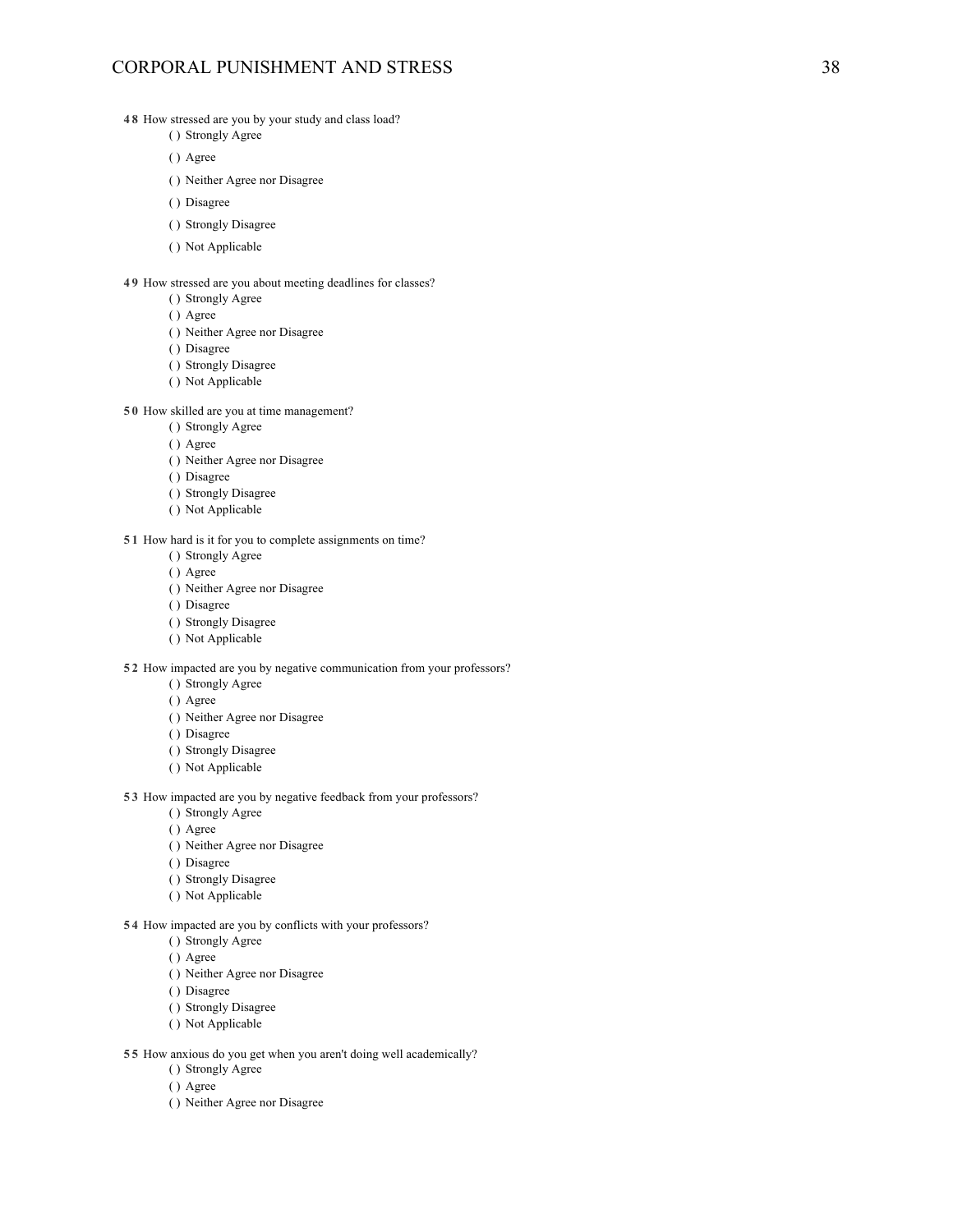- ( ) Disagree
- ( ) Strongly Disagree
- ( ) Not Applicable

**5 6** How well do you cope with not meeting your own academic expectations?

- ( ) Strongly Agree
- ( ) Agree
- ( ) Neither Agree nor Disagree
- ( ) Disagree
- ( ) Strongly Disagree
- ( ) Not Applicable

#### **5 7** How enjoyable do you find courses not related to your desired career field?

- ( ) Strongly Agree
- ( ) Agree
- ( ) Neither Agree nor Disagree
- ( ) Disagree
- ( ) Strongly Disagree
- ( ) Not Applicable

#### **5 8** How much do you value support from your professors?

- ( ) Strongly Agree
- ( ) Agree
- ( ) Neither Agree nor Disagree
- ( ) Disagree
- ( ) Strongly Disagree
- ( ) Not Applicable

#### **5 9** How much do you value positive communication from your professors?

- ( ) Strongly Agree
- ( ) Agree
- ( ) Neither Agree nor Disagree
- ( ) Disagree
- ( ) Strongly Disagree
- ( ) Not Applicable

#### **6 0** How much do you value positive feedback from your professors?

- ( ) Strongly Agree
- ( ) Agree
- ( ) Neither Agree nor Disagree
- ( ) Disagree
- ( ) Strongly Disagree
- ( ) Not Applicable

#### **6 1** How much do you enjoy your major?

- ( ) Strongly Agree
- ( ) Agree
- ( ) Neither Agree nor Disagree
- ( ) Disagree
- ( ) Strongly Disagree
- ( ) Not Applicable

#### **6 2** How much do you enjoy your courses?

- ( ) Strongly Agree
- ( ) Agree
- ( ) Neither Agree nor Disagree
- ( ) Disagree
- ( ) Strongly Disagree
- ( ) Not Applicable
- **6 3** How well do you deal with academic setbacks?
	- ( ) Strongly Agree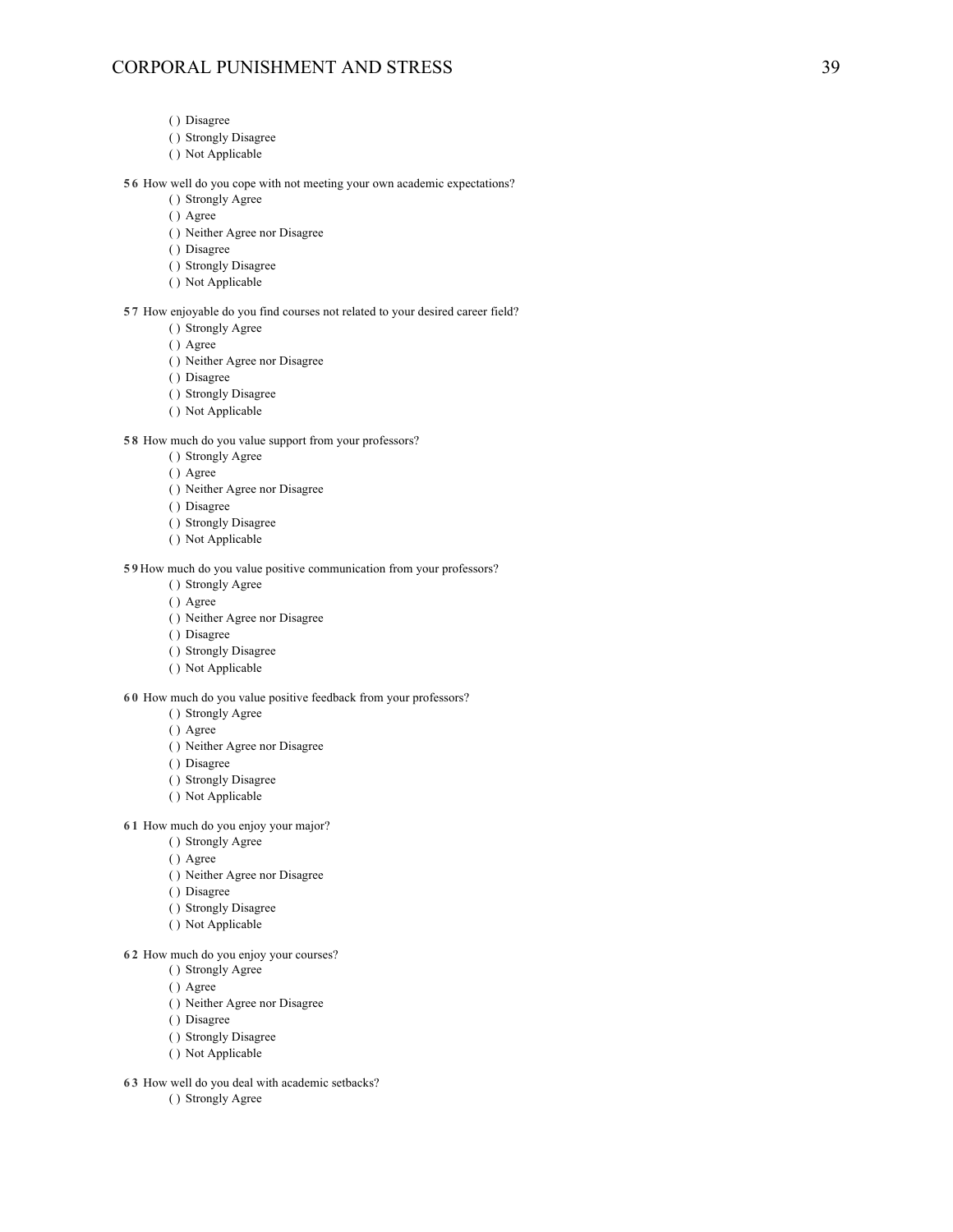- ( ) Agree
- ( ) Neither Agree nor Disagree
- ( ) Disagree
- ( ) Strongly Disagree
- ( ) Not Applicable

### **Personal Care**

- **6 4** How worried are you about your health?
	- ( ) Strongly Agree
	- ( ) Agree
	- ( ) Neither Agree nor Disagree
	- ( ) Disagree
	- ( ) Strongly Disagree
	- ( ) Not Applicable

**6 5** How self-conscious are you about your physical abilities?

- ( ) Strongly Agree
- ( ) Agree
- ( ) Neither Agree nor Disagree
- ( ) Disagree
- ( ) Strongly Disagree
- ( ) Not Applicable

#### **6 6** How worried are you about your medical care?

- ( ) Strongly Agree
- ( ) Agree
- ( ) Neither Agree nor Disagree
- ( ) Disagree
- ( ) Strongly Disagree
- ( ) Not Applicable

#### **6 7** How worried are you about getting sick?

- ( ) Strongly Agree
- ( ) Agree
- ( ) Neither Agree nor Disagree
- ( ) Disagree
- ( ) Strongly Disagree
- ( ) Not Applicable

#### **6 8** How much do you value having a personal care routine?

- ( ) Strongly Agree
- ( ) Agree
- ( ) Neither Agree nor Disagree
- ( ) Disagree
- ( ) Strongly Disagree
- ( ) Not Applicable
- **6 9** How much do you value being in physical shape?
	- ( ) Strongly Agree
	- ( ) Agree
	- ( ) Neither Agree nor Disagree
	- ( ) Disagree
	- ( ) Strongly Disagree
	- ( ) Not Applicable
- **7 0** How much do you value eating healthy?

( ) Strongly Agree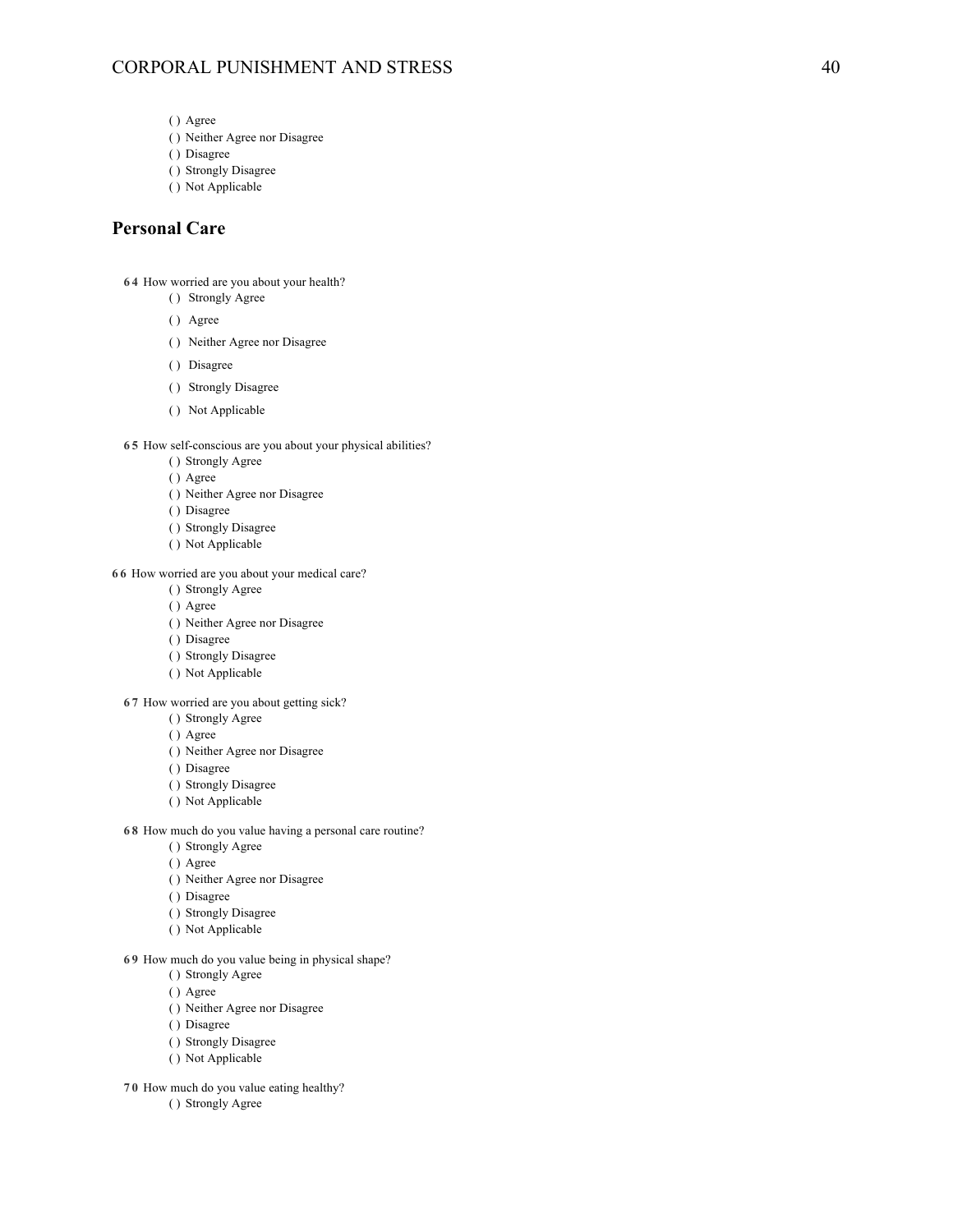- ( ) Agree
- ( ) Neither Agree nor Disagree
- ( ) Disagree
- ( ) Strongly Disagree
- ( ) Not Applicable
- **7 1** How much do you value your spiritual health?
	- ( ) Strongly Agree
	- ( ) Agree
	- ( ) Neither Agree nor Disagree
	- ( ) Disagree
	- ( ) Strongly Disagree
	- ( ) Not Applicable

#### **7 2** How much do you value your mental health?

- ( ) Strongly Agree
- ( ) Agree
- ( ) Neither Agree nor Disagree
- ( ) Disagree
- ( ) Strongly Disagree
- ( ) Not Applicable

**7 3** How much do you value your emotional health?

- ( ) Strongly Agree
- ( ) Agree
- ( ) Neither Agree nor Disagree
- ( ) Disagree
- ( ) Strongly Disagree
- ( ) Not Applicable

**7 4** How well do you cope with not meeting your personal expectations of yourself?

- ( ) Strongly Agree
- ( ) Agree
- ( ) Neither Agree nor Disagree
- ( ) Disagree
- ( ) Strongly Disagree
- ( ) Not Applicable

### **Workplace**

- **7 5** The following questions involve the workplace environment. If you do not have a job, you may leave these blank. ( ) I have a job.
	- ( ) I do not have a job.
- **7 6** How enjoyable do you find the nature of your job?
	- ( ) Strongly Agree
	- ( ) Agree
	- ( ) Neither Agree nor Disagree
	- ( ) Disagree
	- ( ) Strongly Disagree
	- ( ) Not Applicable
- **7 7** How stressful do you find the nature of your job?
	- ( ) Strongly Agree
	- ( ) Agree
	- ( ) Neither Agree nor Disagree
	- ( ) Disagree
	- ( ) Strongly Disagree
	- ( ) Not Applicable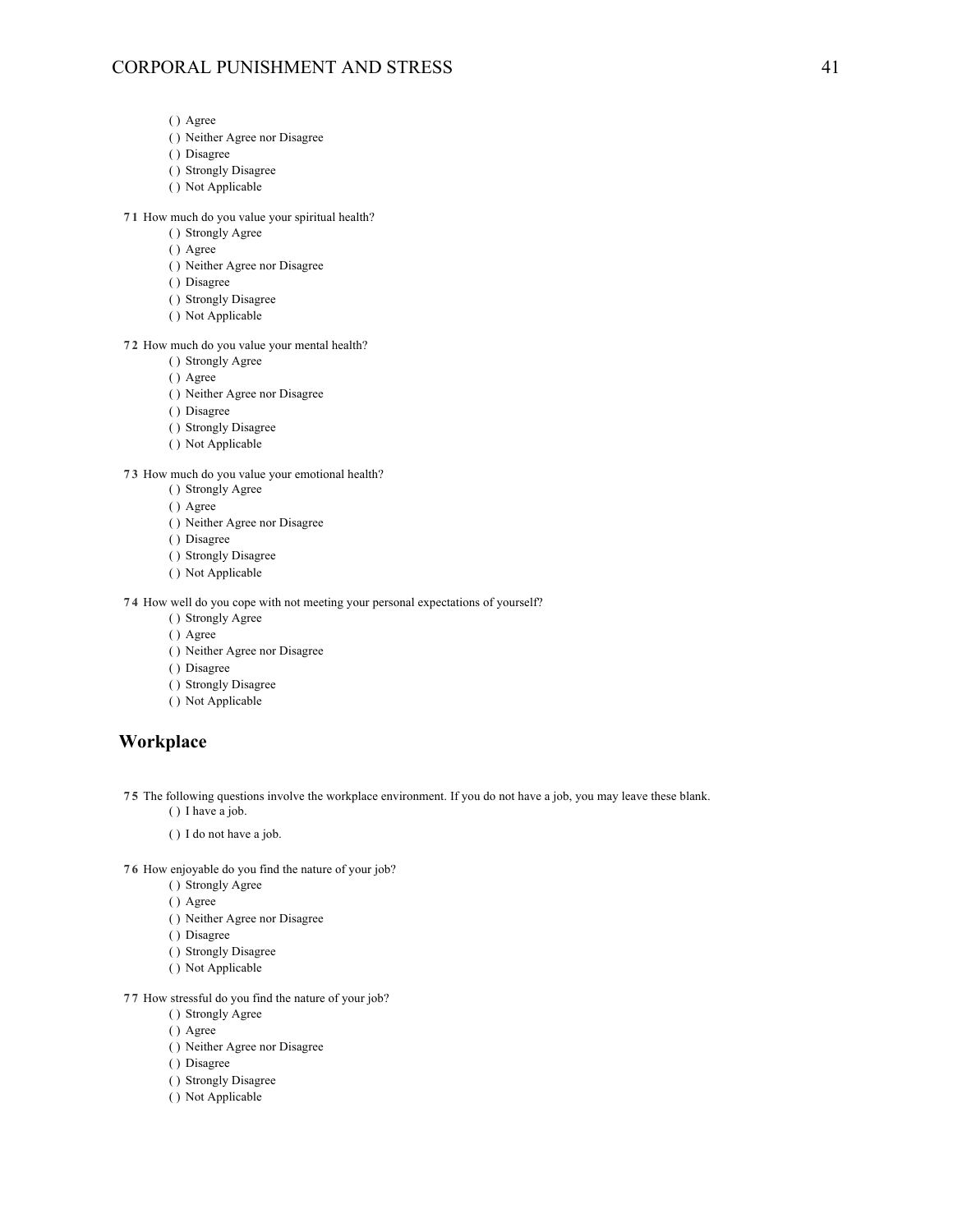- **7 8** How stressful do you find your workload?
	- ( ) Strongly Agree
	- ( ) Agree
	- ( ) Neither Agree nor Disagree
	- ( ) Disagree
	- ( ) Strongly Disagree
	- ( ) Not Applicable
- **7 9** How stressful do you find meeting deadlines?
	- ( ) Strongly Agree
	- ( ) Agree
	- ( ) Neither Agree nor Disagree
	- ( ) Disagree
	- ( ) Strongly Disagree
	- ( ) Not Applicable

#### **8 0** How valued do you feel at work?

- ( ) Strongly Agree
- ( ) Agree
- ( ) Neither Agree nor Disagree
- ( ) Disagree
- ( ) Strongly Disagree
- ( ) Not Applicable
- **8 1** How well do you feel your skills apply to your work?
	- ( ) Strongly Agree
	- ( ) Agree
	- ( ) Neither Agree nor Disagree
	- ( ) Disagree
	- ( ) Strongly Disagree
	- ( ) Not Applicable

**8 2** How impacted are you by negative feedback from your supervisor(s)?

- ( ) Strongly Agree
- ( ) Agree
- ( ) Neither Agree nor Disagree
- ( ) Disagree
- ( ) Strongly Disagree
- ( ) Not Applicable

#### **8 3** How impacted are you by negative communication from your supervisor(s)?

- ( ) Strongly Agree
- ( ) Agree
- ( ) Neither Agree nor Disagree
- ( ) Disagree
- ( ) Strongly Disagree
- ( ) Not Applicable
- **8 4** How impacted are you by conflict with your supervisor(s)?
	- ( ) Strongly Agree
	- ( ) Agree
	- ( ) Neither Agree nor Disagree
	- ( ) Disagree
	- ( ) Strongly Disagree
	- ( ) Not Applicable
- **8 5** How impacted are you by disagreements with your supervisor(s)?
	- ( ) Strongly Agree
	- ( ) Agree
	- ( ) Neither Agree nor Disagree
	- ( ) Disagree
	- ( ) Strongly Disagree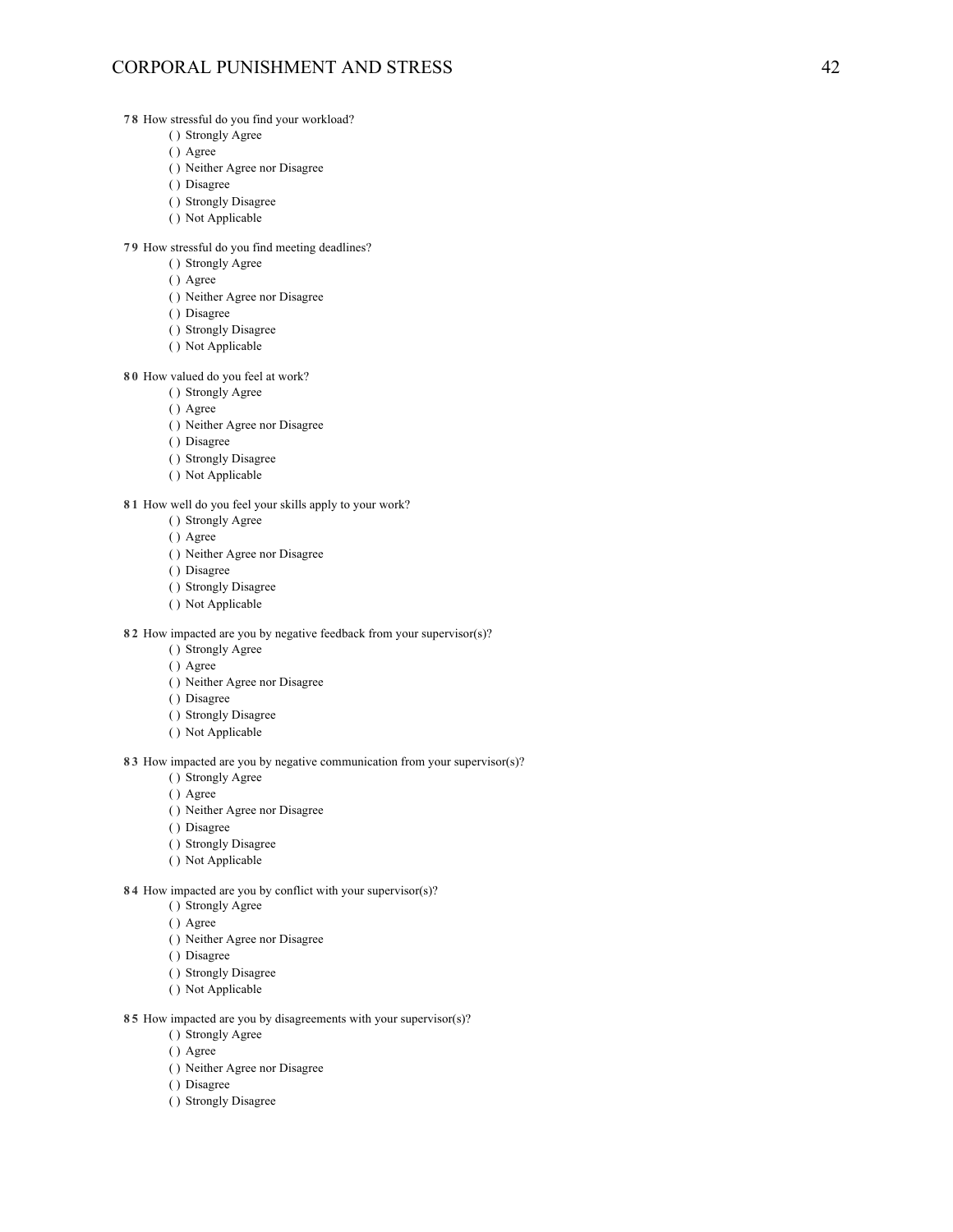- ( ) Not Applicable
- **8 6** How difficult has it been to find a job?
	- ( ) Strongly Agree
	- ( ) Agree
	- ( ) Neither Agree nor Disagree
	- ( ) Disagree
	- ( ) Strongly Disagree
	- ( ) Not Applicable

### **Relationship with Partner**

**8 7** The following questions involve your relationship with your partner. Indicate your relationship status.

If you do not have a partner, nor have had a partner in the last six months, you can leave the questions in this section blank.

- ( ) I currently have a partner.
- ( ) I have had a partner within the year.
- ( ) I do not have a partner.

#### **8 8** How impacted are you by negative communication from your partner?

- ( ) Strongly Agree
- ( ) Agree
- ( ) Neither Agree nor Disagree
- ( ) Disagree
- ( ) Strongly Disagree
- ( ) Not Applicable

#### **8 9** How impacted are you by conflict with your partner?

- ( ) Strongly Agree
- ( ) Agree
- ( ) Neither Agree nor Disagree
- ( ) Disagree
- ( ) Strongly Disagree
- ( ) Not Applicable

#### **9 0** How impacted are you by disagreements with your partner?

- ( ) Strongly Agree
- ( ) Agree
- ( ) Neither Agree nor Disagree
- ( ) Disagree
- ( ) Strongly Disagree
- ( ) Not Applicable
- **9 1** How impacted are you by rejection from your partner?
	- ( ) Strongly Agree
	- ( ) Agree
	- ( ) Neither Agree nor Disagree
	- ( ) Disagree
	- ( ) Strongly Disagree
	- ( ) Not Applicable
- **9 2** How impacted are you when your partner does not meet your expectations (disappointment)?
	- ( ) Strongly Agree
	- ( ) Agree
	- ( ) Neither Agree nor Disagree
	- ( ) Disagree
	- ( ) Strongly Disagree
	- ( ) Not Applicable
- **9 3** How much do you value intimacy with your partner?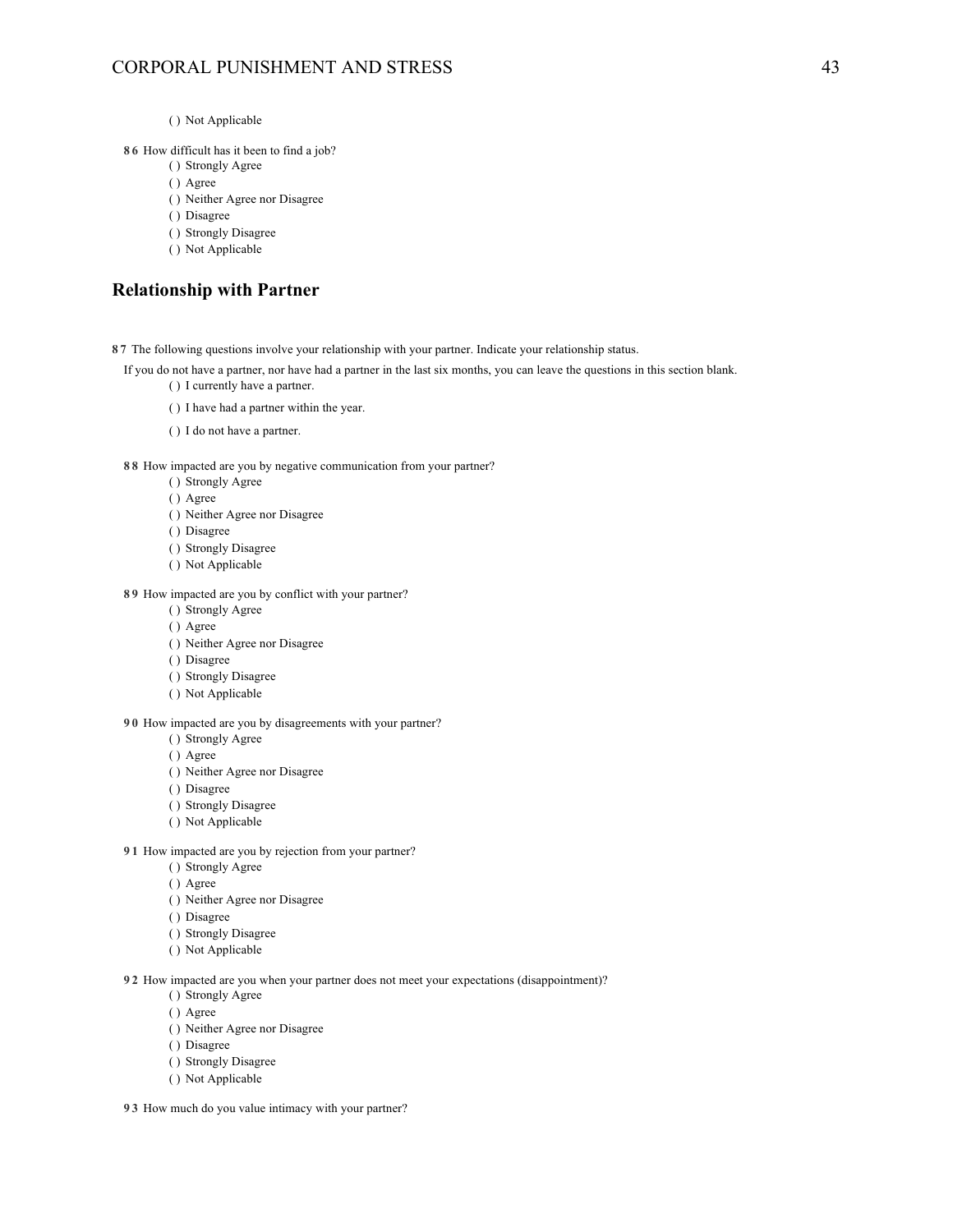- ( ) Strongly Agree
- ( ) Agree
- ( ) Neither Agree nor Disagree
- ( ) Disagree
- ( ) Strongly Disagree
- ( ) Not Applicable

#### **9 4** How much do you value positive communication from your partner?

- ( ) Strongly Agree
- ( ) Agree
- ( ) Neither Agree nor Disagree
- ( ) Disagree
- ( ) Strongly Disagree
- ( ) Not Applicable

#### **9 5** How much do you value giving support to your partner?

- ( ) Strongly Agree
- ( ) Agree
- ( ) Neither Agree nor Disagree
- ( ) Disagree
- ( ) Strongly Disagree
- ( ) Not Applicable

#### **9 6** How much do you value receiving support from your partner?

- ( ) Strongly Agree
- ( ) Agree
- ( ) Neither Agree nor Disagree
- ( ) Disagree
- ( ) Strongly Disagree
- ( ) Not Applicable

#### **9 7** Were you spanked as a child?

- ( ) Strongly Agree
- ( ) Agree
- ( ) Neither Agree nor Disagree
- ( ) Disagree
- ( ) Strongly Disagree
- ( ) Not Applicable

#### **9 8** Would you spank your own children?

- ( ) Strongly Agree
- ( ) Agree
- ( ) Neither Agree nor Disagree
- ( ) Disagree
- ( ) Strongly Disagree
- ( ) Not Applicable

#### **9 9** Would you spank other people's children or encourage them to spank their children?

- ( ) Strongly Agree
- ( ) Agree
- ( ) Neither Agree nor Disagree
- ( ) Disagree
- ( ) Strongly Disagree
- ( ) Not Applicable

**100** In your opinion, is spanking effective? Why or why not?

- **101** In your opinion, is spanking abusive towards children? Why or why not?
- **102** In your opinion what is the difference between spanking and beating?
- **103** In your opinion, what do you believe is the appropriate age to start spanking your children? why or why not?
- **104** Would you spank your pet? why or why not